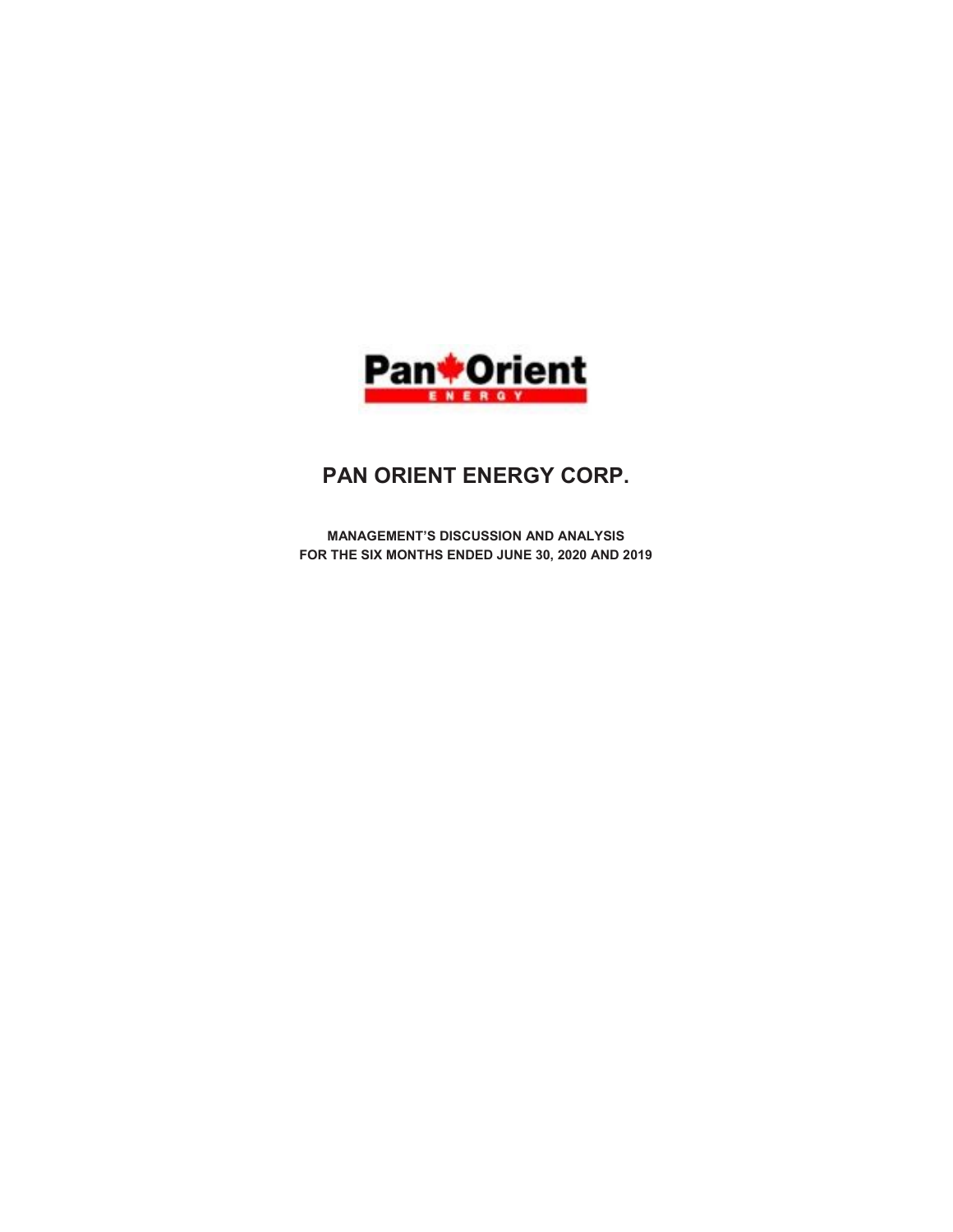## Management's Discussion and Analysis

The following Management's Discussion and Analysis ("MD&A") of the operating and financial results of Pan Orient Energy Corp. ("Pan Orient" or the "Company") is prepared effective August 11, 2020 and should be read in conjunction with the unaudited condensed interim consolidated financial statements and notes thereto for the six months ended June 30, 2020 and the audited consolidated financial statements and notes thereto and MD&A for the year ended December 31, 2019. The financial statements have been prepared in accordance with International Financial Reporting Standards ("IFRS").

Pan Orient is an oil and natural gas company based in Calgary, Alberta, interests in Pan Orient Energy (Siam) Ltd. which has properties onshore Thailand, and interests in Andora Energy Corporation ("Andora") which has properties in northern Alberta, Canada.

Pan Orient holds a 71.8% equity interest in Andora. The accounts of Andora are included in the consolidated financial statements and the 28.2% of non-controlling interest in the net assets of Andora are identified separately from the Company's shareholders' equity.

Pan Orient holds a 50.01% equity interest in Pan Orient Energy (Siam) Ltd. as a joint arrangement where the Company shares joint control with the 49.99% equity interest holder. The resulting joint arrangement is classified as a Joint Venture under IFRS 11 and is accounted for using the equity method of accounting where Pan Orient's 50.01% equity interest in the assets, liabilities, working capital, operations and capital expenditures of Pan Orient Energy (Siam) Ltd. are recorded in Investment in Joint Venture.

The undeveloped onshore interests in Indonesian East Jabung Production Sharing Contract ("PSC") expired in January 2020. The operator is determining final steps to be taken for formal approval of the expiry from the Government of Indonesia, including reclamation requirements. An impairment expense for the East Jabung PSC was recorded in the fourth quarter of 2019. The Company is withdrawing from operations in Indonesia. Operations in Indonesia for accounting purposes are considered discontinued operations effective January 1, 2020.

Please note that all amounts are in Canadian dollars unless otherwise stated, translation of items denominated in foreign currencies as at June 30, 2020 into Canadian dollars using June 30, 2020 exchange rates, represent the net amount to Pan Orient's interests unless otherwise stated, and BOPD refers to barrels of oil per day.

# Forward-Looking Statements

This MD&A contains forward-looking information within the meaning of securities laws. Forward-looking statements and information concerning anticipated financial performance are based on management's assumptions using information currently available. Material factors or assumptions used to develop forward-looking information include potential business prospects, growth strategies, the ability to add production and reserves through development and exploration activities, projected capital costs, government legislation, well performance, the ability to market production, the commodity price environment and quality differentials and exchange rates. Although management considers its assumptions to be reasonable based on these factors, they may prove to be incorrect.

Forward-looking information is generally identifiable by the terminology used, such as "expect", "believe", "estimate", "should", "anticipate" and "potential" or other similar wording. Forward-looking information in this MD&A includes, but is not limited to, references to: renewal, extension or termination of oil and gas concessions and production sharing contracts; other regulatory approvals; well drilling programs and drilling plans; estimates of reserves and potentially recoverable resources, information on future production and project start-ups, and status of farmout and other transactions; potential purchases of common shares under the normal course issuer bid; and sufficiency of financial resources. By their very nature, the forward-looking statements contained in this MD&A require Pan Orient and its management to make assumptions that may not materialize or that may not be accurate. The forwardlooking information contained in this MD&A is subject to known and unknown risks and uncertainties and other factors, which could cause actual results, expectations, achievements or performance to differ materially, including without limitation: imprecision of reserves estimates and estimates of recoverable quantities of oil, changes in project schedules, operating and reservoir performance, the effects of weather and climate change, the results of exploration and development drilling and related activities, changes in demand for oil and gas, the results of commercial negotiations, the timing and outcome of applications for government approvals, other technical and economic factors or revisions and other factors, many of which are beyond the control of Pan Orient. Although Pan Orient believes that the expectations reflected in its forward-looking statements are reasonable, it can give no assurances that the expectations of any forward-looking statements will prove to be correct.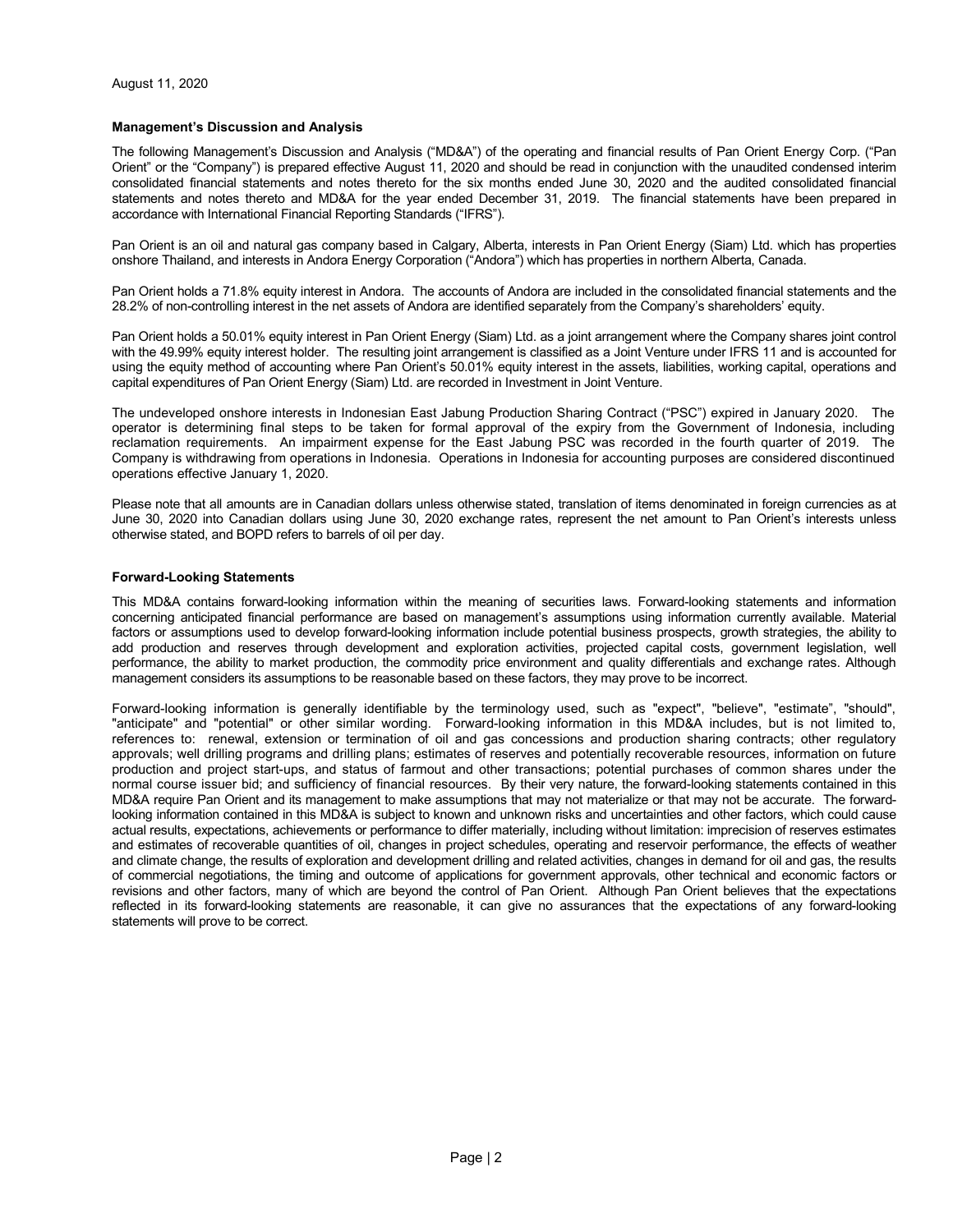The Company has provided or may provide forward-looking information with respect to reserves and resources estimates related to Thailand, Indonesia and Canada and estimated costs associated with work commitments in Thailand, Indonesia and Canada. Reserves and resources estimates are prepared by independent reservoir engineers and there are numerous uncertainties inherent in estimating quantities of oil and the cash flows to be derived therefrom. In general, estimates of economically recoverable volumes and the associated future net cash flows are based upon a number of variable factors and assumptions, such as historical production from the properties, production rates, ultimate reserves recovery, timing and amount of capital expenditures, marketability of commodities, royalty rates, the assumed effects of regulation by governmental agencies and future operating costs, all of which may vary from actual results. All such estimates are to some degree speculative, and classifications of reserves and resources volumes are only attempts to define the degree of speculation involved. The Company's actual production, revenues and development and operating expenditures with respect to its reserves and resources estimates will vary from estimates thereof and such variations could be material. The Company's estimated commitments are based on internally-prepared budgets and assumptions and, in the case where a tender process has been completed, actual contracted amounts. The estimated expenditures as provided by management will vary from the actual amounts required to carry out these commitments, and the difference may be significant.

Because forward-looking information addresses future events and conditions, it involves risks and uncertainties that could cause actual results to differ materially from those contemplated by the forward-looking information. These risks and uncertainties include, but are not limited to: commodity price volatility; well performance and marketability of production; transportation and refining availability and costs; exploration and development costs; the recoverability of estimated reserves and resources volumes; the Company's ability to add reserves through development and exploration activities; fluctuations in currency exchange rates; and changes in government legislation and regulations, including royalty and tax laws.

The forward-looking statements contained herein are as of August 11, 2020 and are subject to change after this date. Readers are cautioned that the foregoing list of factors that may affect future results is not exhaustive and as such undue reliance should not be placed on forward-looking statements. Except as required by applicable securities laws, with the exception of events or circumstances that occurred during the period to which this MD&A relates that are reasonably likely to cause actual results to differ materially from material forward-looking information that was previously disclosed to the public, the Company disclaims any intention or obligation to update or revise these forward-looking statements, whether as a result of new information, future events or otherwise.

# Non-IFRS Measures

Management uses and reports certain non-IFRS measures in the evaluation of operating and financial performance. Unless identified as a non-IFRS measure in this section all amounts presented in this MD&A are calculated in accordance with IFRS.

Total corporate adjusted funds flow from (used in) operations is cash flow from (used in) operating activities prior to changes in noncash working capital, unrealized foreign exchange gain or loss plus the corresponding amount from the Thailand operations which is recorded in Joint Venture for financial statement purposes and funds flow from (used in) operations from discontinued operations in Indonesia. This measure is used by management to analyze operating performance and leverage. Adjusted funds flow as presented does not have any standardized meaning prescribed by IFRS and therefore it may not be comparable with the calculation of similar measures of other entities. Adjusted funds flow is not intended to represent operating cash flow or operating profits for the period nor should it be viewed as an alternative to cash flow from operating activities, net earnings or other measures of financial performance calculated in accordance with IFRS.

The Company's 50.01% equity interest in Pan Orient Energy (Siam) Ltd. is accounted for under the equity method as an Investment in Joint Venture. Adjusted funds flow from Investment in Joint Venture is the Company's net interest of the cash generated from operating activities from continuing operations before changes in non-cash working capital from Pan Orient Energy (Siam) Ltd.

The following table reconciles adjusted funds flow from (used in) operations to cash flow from (used in) operating activities, which is the most directly comparable measure calculated in accordance with IFRS:

|                                                                                       | Three months ended<br>June 30 |       | Six months ended<br>June 30 |          |  |
|---------------------------------------------------------------------------------------|-------------------------------|-------|-----------------------------|----------|--|
| (\$thousands)                                                                         | 2020                          | 2019  | 2020                        | 2019     |  |
| Cash flow from (used in) operating activities, continued operations (1)               | (591)                         | (321) | (990)                       | (1, 153) |  |
| Changes in non-cash working capital, continued operations (1)                         | (38)                          | (67)  | (98)                        | 33       |  |
| Cash flow from (used in) operating activities, discontinued operations <sup>(1)</sup> | (181)                         | 479   | (596)                       | (1, 138) |  |
| Changes in non-cash working capital, discontinued operations <sup>(1)</sup>           | 884                           | (526) | 956                         | 1.106    |  |
| Unrealized foreign exchange gain (loss)                                               | (894)                         | (532) | 624                         | (987)    |  |
| Share of adjusted funds flow from Investment in Joint Venture                         | 2.025                         | 6.656 | 5,713                       | 9,416    |  |
| Total corporate adjusted funds flow from operations                                   | 1.205                         | 5.689 | 5.609                       | 7.277    |  |

(1) Activities of the Company in Indonesia are reported as discontinued operations effective January 1, 2020 and amounts presented in 2019 are updated for comparative purposes.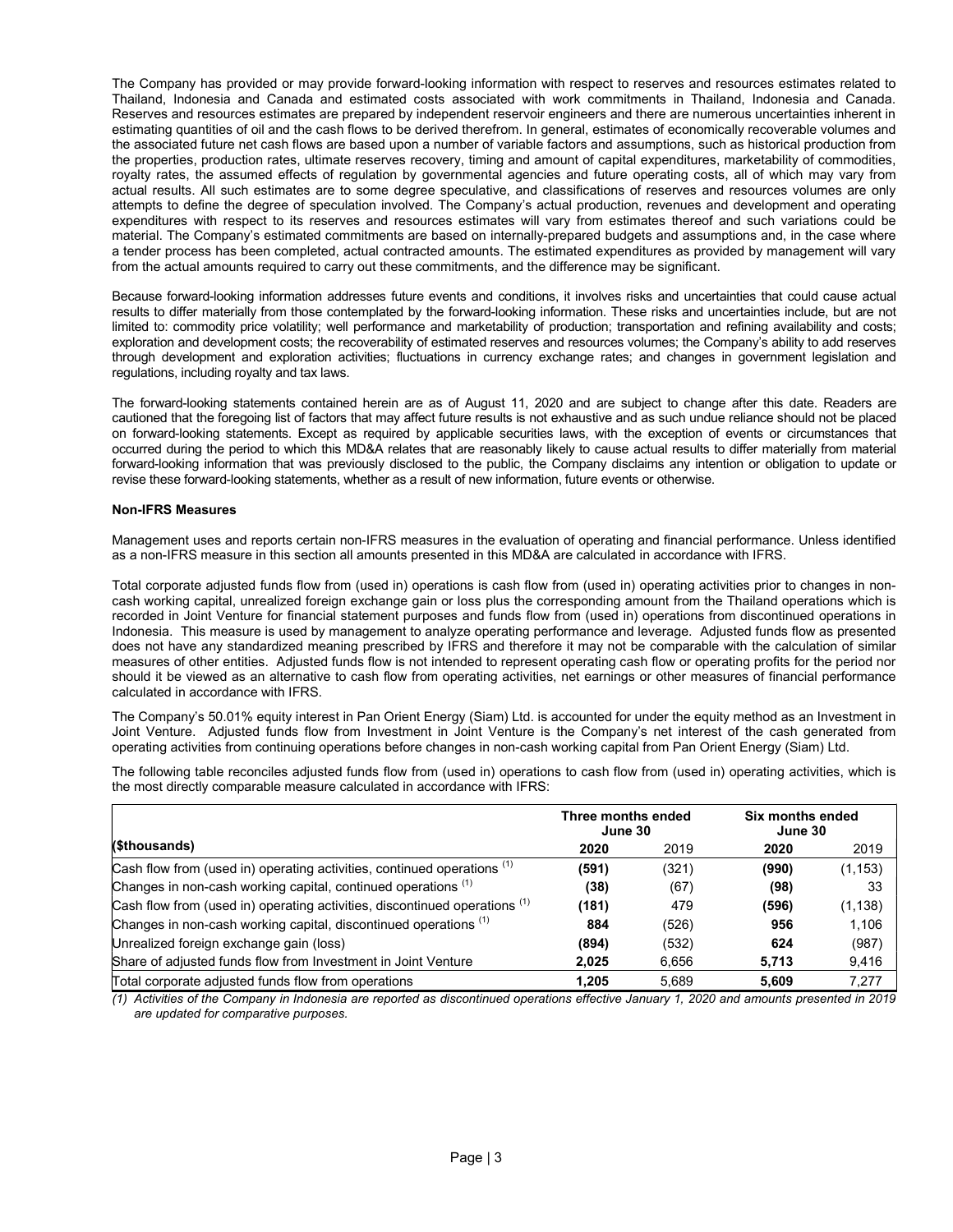Total corporate adjusted funds flow from operations, total corporate adjusted funds flow from operations per barrel and total corporate adjusted funds flow from operations per share (basic and diluted) do not have standardized meanings prescribed by IFRS and therefore may not be comparable to similar measures presented by other issuers. Adjusted funds flow is not intended to represent operating cash flow or operating profits for the period nor should it be viewed as an alternative to cash flow from operating activities, net earnings or other measures of financial performance calculated in accordance with IFRS. All references to total corporate adjusted funds flow from operations throughout this MD&A is cash flow from operating activities prior to changes in non-cash working capital, unrealized foreign exchange gain or loss plus the corresponding amount from Pan Orient's 50.01% interest in the Thailand operations which is recorded in Investment in Joint Venture for financial statement purposes and funds flow from (used in) operations from discontinued operations in Indonesia. Pan Orient has a 50.01% ownership interest in Pan Orient Energy (Siam) Ltd., but does not have any direct interest in, or control over, the crude oil reserves, operations or working capital of on-shore Concession L53. Basic and diluted total corporate adjusted funds flow from operations per share is calculated in the same manner as basic and diluted earnings or loss per share.

The term "field netback" is a non-IFRS measure that does not have a standardized meaning prescribed by IFRS. Pan Orient believes the term provides useful information to investors. "Field netback" is calculated by subtracting royalty, transportation and operating expenses from revenues.

# Petroleum and Natural Gas Properties

The Company's interests in principal properties are divided into two distinct groups: 1) partially developed concession located onshore Thailand, held by Pan Orient Energy (Siam) Ltd.; and 2) undeveloped Canadian oil sands leases, held by Andora. The undeveloped onshore interests at the East Jabung Production Sharing Contract ("PSC") in Indonesia expired in January 2020 and the operator is determining final steps to be taken for formal approval of the expiry by the Government of Indonesia, including reclamation requirements.

# Thailand

# Concession L53

At June 30, 2020, the Company held a 50.01% equity interest in Pan Orient Energy (Siam) Ltd. which is the operator of and holds a 100% working interest in Concession L53/48 ("Concession L53") in Thailand. Concession L53 is partially developed, has oil production and an active exploration and development program.

Pan Orient's 50.01% equity interest in Pan Orient Energy (Siam) Ltd. is classified as a Joint Venture under IFRS and accounted for using the equity method. As a jointly controlled Joint Venture, Pan Orient's 50.01% equity interest in the working capital, assets, capital expenditures, liabilities and operations of Pan Orient Energy (Siam) Ltd. are recorded as Investment in Joint Venture. Pan Orient's 50.01% equity interest in Pan Orient Energy (Siam) Ltd. is the Company's only investment in Thailand.

Pan Orient Energy (Siam) Ltd. holds a 100% interest in Thailand Concession L53, which has oil production, development and exploration operations. Concession L53 is located approximately 60 kilometers west of Bangkok and at June 30, 2020, consisted of 24.44 square kilometers associated with the L53-A, L53-B, L53-D, L53-G and L53-DD fields that are held through production licenses (with a 20 year primary term ending from 2030 to 2037 plus an additional 10 year renewal period that can be applied for) and a 211.69 square kilometer reserved area of exploration lands for a period of up to five years with the payment of a surface reservation fee, which is reimbursable through work program expenditures. Pan Orient Energy (Siam) Ltd. obtained the approval of the new L53 South AA Production Area on July 17, 2020. The reserved area will expire in January 2021, after which only the production license areas will be retained. Crude oil revenue at Concession L53 is from sale of oil production to a refinery owned by the Thai National Oil Company.

The December 31, 2019 independent reserves evaluation for Thailand on-shore Concession L53 was prepared for Pan Orient Energy (Siam) Ltd., which is the operator and has a 100% working interest. The evaluation was conducted by Sproule International and was prepared in accordance with Canadian Securities Administrators National Instrument 51-101 – Standards of Disclosure for Oil and Gas Activities. Pan Orient has a 50.01% ownership interest in Pan Orient Energy (Siam) Ltd., but does not have any direct interest in, or control over, the crude oil reserves or operations of on-shore Concession L53. The values at December 31, 2019 identified as "Net to Pan Orient's 50.01% Equity Interest in Pan Orient Energy (Siam) Ltd." represent 50.01% of Pan Orient Energy (Siam) Ltd. reserves and values. Net to Pan Orient's 50.01% equity interest in Pan Orient Energy (Siam) Ltd., proved plus probable crude oil reserves were 1,834,000 barrels at December 31, 2019 from conventional sandstone reservoirs. Net to Pan Orient's 50.01% equity interest in Pan Orient Energy (Siam) Ltd., proved, probable and possible crude oil reserves were 3,789,000 barrels at December 31, 2019. Possible reserves are those additional reserves that are less certain to be recovered than probable reserves. There is a 10% probability that the quantities actually recovered will equal or exceed the sum of proved plus probable plus possible reserves.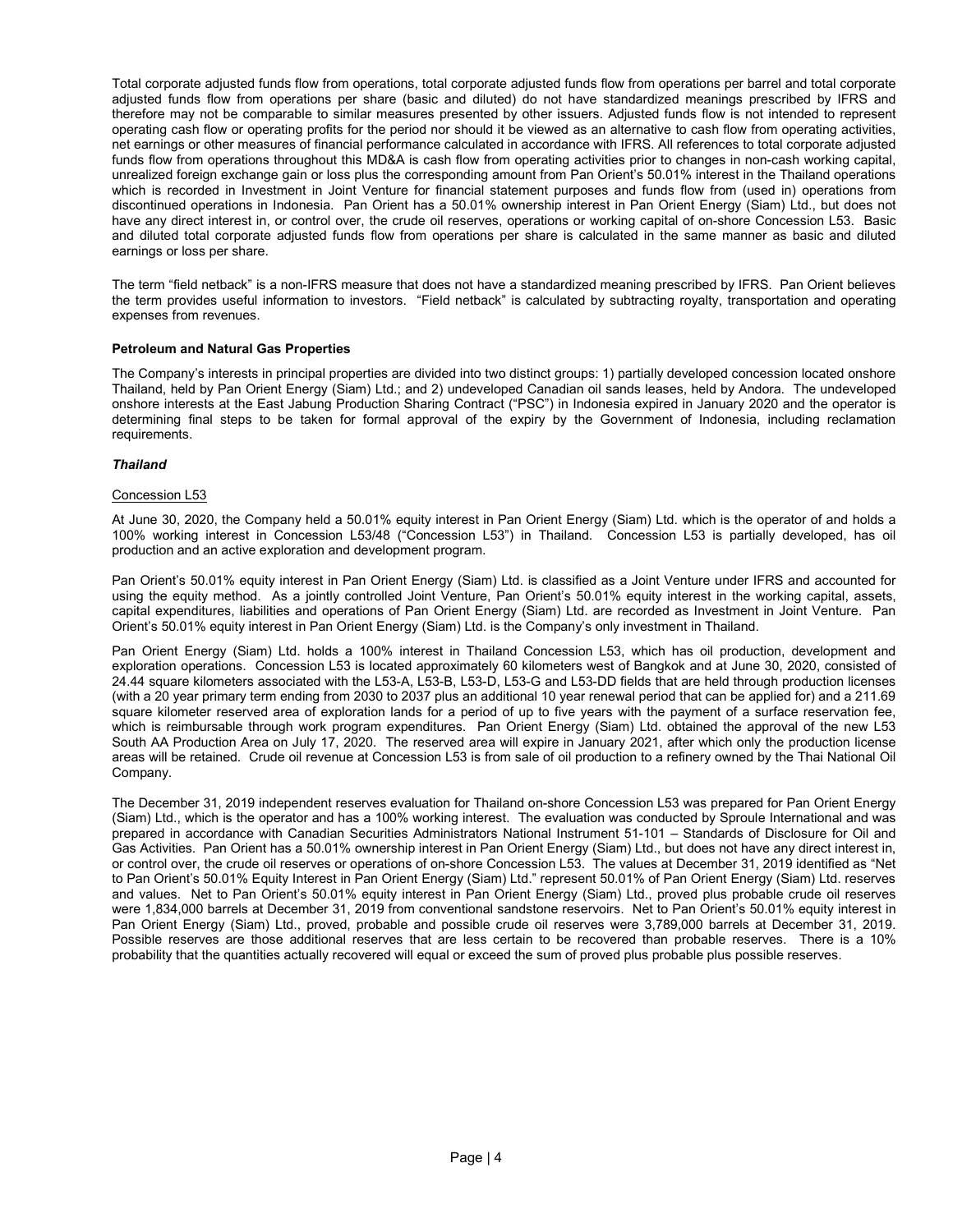# Indonesia

# East Jabung PSC

Pan Orient held a 49% non-operated interest in the East Jabung PSC located onshore Sumatra. Pan Orient was awarded the 6,227.72 square kilometers East Jabung PSC in 2011 and relinquished approximately 3,280 square kilometers of the East Jabung PSC's offshore area in 2014. A 440 kilometer 2D seismic program was completed in 2014. On June 1, 2015 Pan Orient completed a farm-out of a 51% participating interest and operatorship of the East Jabung PSC to a subsidiary of Repsol S.A. Pan Orient received an upfront cash payment of USD\$8 million, a firm commitment by the farminee to fund the first USD\$10.3 million towards the first exploration well and a contingent commitment to fund the first USD\$5.1 million towards an appraisal well, if justified.

In 2017, the Ayu-1X and Elok-1X wells were drilled but did not encounter commercial hydrocarbons. Drilling of the Ayu-1X and Elok-1X exploration wells satisfied the East Jabung PSC firm commitment of two exploration wells to be drilled prior to the expiry of the six year exploration phase. On January 11, 2019, the East Jabung PSC received approval for a four year exploration extension period of the PSC to January 20, 2023. The final remaining East Jabung PSC area after the extension is 1,245.56 square kilometers, representing 20% of the original PSC area. During the four year exploration extension period, the joint venture had the option of exiting or continuing with the East Jabung PSC on an annual basis. The Anggun-1X exploration well was drilled in the fourth quarter of 2019 but did not encounter commercial hydrocarbons. The operator of the East Jabung PSC has provided notice to the Government of Indonesia of withdrawal from the East Jabung PSC and is determining final steps to be taken for formal approval of the expiry from GOI, including reclamation requirements. Pan Orient is withdrawing from operations in Indonesia and the office in Jakarta was closed on March 31, 2020. Activities of the Company in Indonesia are reported in 2020 as discontinued operations.

#### Canada

Andora is a private oil company, in which Pan Orient has a 71.8% ownership. As at June 30, 2020, Andora has interests in 47 sections (31.6 net sections) of Sawn Lake Alberta Crown oil sands within the central Alberta Peace River Oil Sands area. Andora is focused on developing the bitumen resources at the Sawn Lake property using steam assisted gravity drainage ("SAGD") development.

The Sawn Lake property is in a pre-commercial stage and the commercial viability of the SAGD recovery process at Sawn Lake has not yet been established. No proved or probable reserves were assigned at June 30, 2020.

Since mid-March 2020 there has been a severe decline in crude oil prices due to geopolitical events and the collapse of global demand for crude oil and related products resulting from COVID-19. This has resulted in dramatically lower prices for heavy oil and bitumen, and deterioration in the economics for commercial expansion at Sawn Lake. In the current market there is no expected commercial development at Sawn Lake. An impairment expense was recorded for the Sawn Lake interests in the first quarter of 2020. The Company will continue to monitor bitumen prices and other factors influencing the timing and extent of potential future SAGD development at Sawn Lake.

Andora is the operator of five oil sands leases with 36 gross sections (30.5 net sections) at Sawn Lake, where it has a working interest of either 50% or 100%, as at June 30, 2020. Three oil sands leases are operated by another company with 11 gross sections (1.1 net sections), where Andora is a non-operator with a 10% working interest. On July 13, 2020, Andora surrendered a 100% owned oil sands lease (nine sections) which was not prospective and for which no contingent resources had been assigned in the September 30, 2019 Contingent Resources Report.

A SAGD demonstration project at Sawn Lake commenced in 2013 and is located in the Central Block of Sawn Lake where Andora is the operator and holds a 50% working interest. The demonstration project consisted of one SAGD well pair drilled to a depth of 650 meters and a horizontal length of 780 meters and the SAGD facility for steam generation, water handling and bitumen treating. Steam injection commenced in May 2014 and produced bitumen from September 2014 to February 2016. The demonstration project successfully captured the key data associated with the objectives of the demonstration project and operations were suspended at the end of February 2016. The demonstration project has proven that the SAGD process works in the Bluesky formation at Sawn Lake, established characteristics of ramp up through stabilization of SAGD performance, indicated the productive capability, instantaneous steam-oil ratio ("ISOR"), and provided critical information required for well and facility design associated with any future commercial development. Production results to date are not necessarily indicative of long-term performance or of ultimate recovery and the Sawn Lake demonstration project has not yet proven that it is commercially viable.

Regulatory approval was received on December 5, 2017 for potential commercial expansion to 3200 BOPD at the Sawn Lake, Alberta SAGD project (in which Andora has a 50% working interest and is the operator) using Andora's proprietary Produced Water Boiler.

Summarized financial information with respect to Andora is as follows:

| Andora Energy Corporation              | As at and for the<br>Three months ended<br>June 30 |        |           | As at and for the<br>Six months ended<br>June 30 |
|----------------------------------------|----------------------------------------------------|--------|-----------|--------------------------------------------------|
| (\$thousands)                          | 2020                                               | 2019   | 2020      | 2019                                             |
| Total assets                           | 1.375                                              | 85.090 | 1.375     | 85,090                                           |
| Total liabilities                      | 4.197                                              | 9,046  | 4,197     | 9,046                                            |
| Adjusted funds flow used in operations | (93)                                               | (61)   | (150)     | (126)                                            |
| Net income (loss)                      | (437)                                              | 883    | (78, 746) | 797                                              |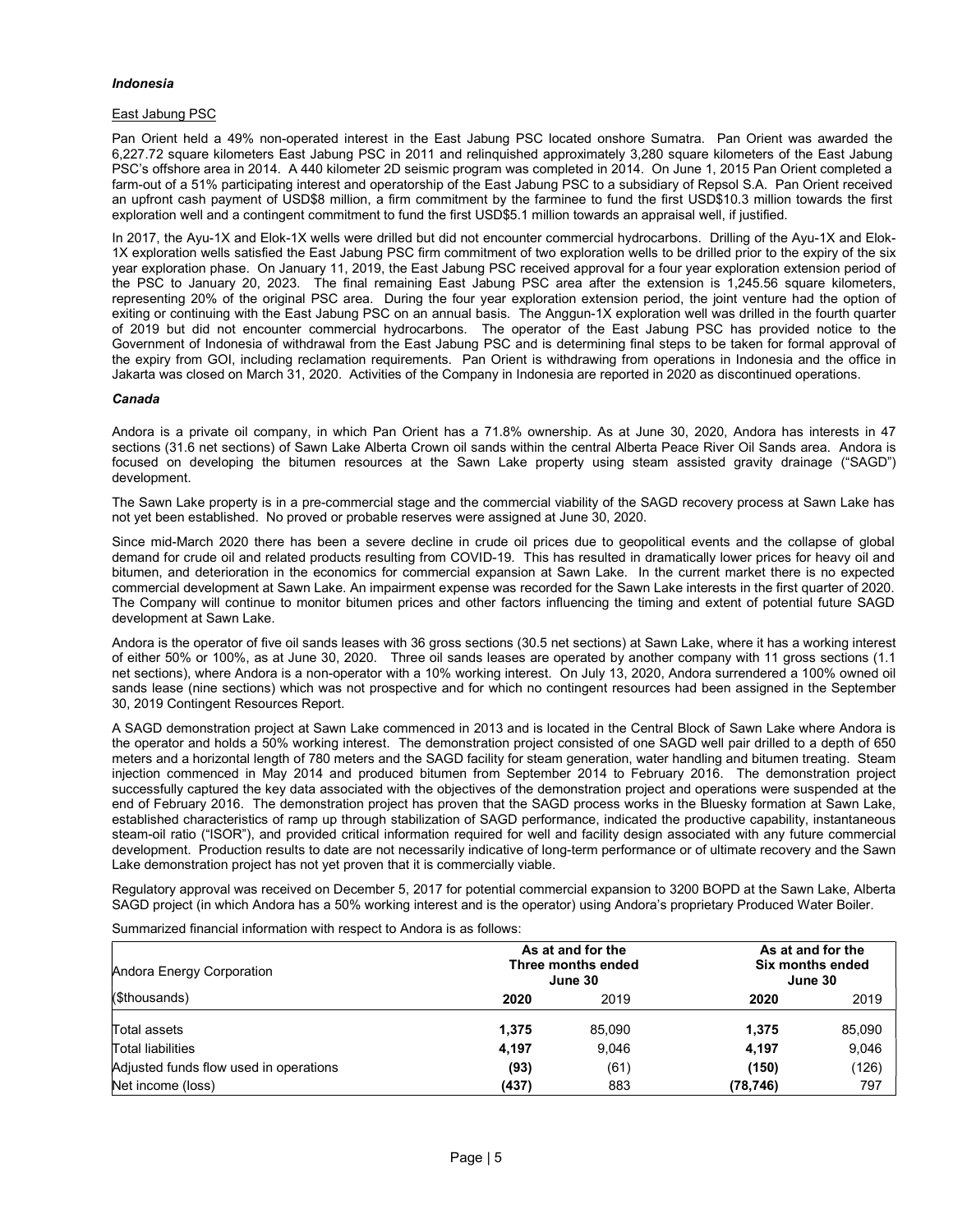| <b>Financial and Operating Summary</b>                                                               |                | <b>Three Months</b><br>Ended<br>June 30. | <b>Six Months Ended</b><br>June 30, |           |             |
|------------------------------------------------------------------------------------------------------|----------------|------------------------------------------|-------------------------------------|-----------|-------------|
| (thousands of Canadian dollars except where indicated)                                               | 2020           | 2019                                     | 2020                                | 2019      | %<br>Change |
| <b>FINANCIAL</b>                                                                                     |                |                                          |                                     |           |             |
| Financial Statement Results - Excluding 50.01% Interest in Thailand Joint<br><b>Venture (Note 1)</b> |                |                                          |                                     |           |             |
| Net income (loss) attributed to common shareholders                                                  | (1,034)        | 1,287                                    | (58, 151)                           | 438       |             |
| Per share - basic and diluted                                                                        | \$ (0.02)      | \$0.02                                   | \$ (1.09)                           | \$0.01    |             |
| Cash flow used in operating activities (Note 2 & 3)                                                  | (591)          | (321)                                    | (990)                               | (1, 153)  | $-14%$      |
| Per share - basic and diluted                                                                        | \$ (0.01)      | \$ (0.01)                                | \$ (0.02)                           | \$ (0.02) | $-14%$      |
| Cash flow from (used in) investing activities (Note 2 & 3)                                           | $\blacksquare$ | (174)                                    | 4,202                               | (275)     | $-1628%$    |
| Per share - basic and diluted                                                                        | \$0.00         | \$ (0.00)                                | \$0.08                              | \$ (0.01) | $-1628%$    |
| Cash flow used in financing activities (Note 2 & 3)                                                  | (743)          | (124)                                    | (1, 442)                            | (124)     | 1063%       |
| Per share – basic and diluted                                                                        | \$ (0.01)      | \$ (0.00)                                | \$ (0.03)                           | \$ (0.00) | 1063%       |
| Change in cash and cash equivalents from discontinued operations (Note 3)                            | (181)          | (424)                                    | (707)                               | 214       | -429%       |
| Working capital                                                                                      | 24,193         | 28,304                                   | 24,193                              | 28,304    | $-15%$      |
| Working capital & non-current deposits                                                               | 24,801         | 28,902                                   | 24,801                              | 28,902    | $-14%$      |
| Long-term debt                                                                                       |                | $\overline{\phantom{a}}$                 |                                     |           | 0%          |
| Shares outstanding (thousands)                                                                       | 52,175<br>719  | 54,837                                   | 52,175                              | 54,837    | $-5%$       |
| Capital Commitments (Note 4)                                                                         |                | 2,035                                    | 719                                 | 2,035     | $-65%$      |
| Working Capital and Non-current Deposits<br>Beginning of period - Excluding Thailand Joint Venture   | 26,386         |                                          |                                     | 33,139    | $-33%$      |
| Adjusted funds flow used in continued operations (Note 3 & 6)                                        | (1, 523)       | 31,566<br>(967)                          | 22,158<br>(464)                     | (2, 139)  | $-78%$      |
| Adjusted funds flow from Indonesia discontinued operations (Note 3)                                  | 703            |                                          | 360                                 |           | 0%          |
| Consolidated capital expenditures (Note 7)                                                           | $\blacksquare$ | (1,213)                                  | (85)                                | (1,918)   | $-96%$      |
| Amounts (advanced to) received from Thailand Joint Venture                                           | (8)            | 56                                       | (10)                                | 169       | $-106%$     |
| Dividend received from Thailand Joint Venture                                                        |                | $\overline{\phantom{a}}$                 | 4,300                               |           | $0\%$       |
| Finance lease payments                                                                               | (10)           | (28)                                     | (131)                               | (54)      | 143%        |
| Normal course issuer bid                                                                             | (733)          | (122)                                    | (1, 422)                            | (122)     | 1066%       |
| Effect of foreign exchange                                                                           | (14)           | (390)                                    | 95                                  | (173)     | 155%        |
| End of period - Excluding Thailand Joint Venture                                                     | 24,801         | 28,902                                   | 24,801                              | 28,902    | $-14%$      |
| Pan Orient 50.01% interest in Thailand Joint Venture Working Capital and Non-                        | 6,553          |                                          | 6,553                               |           |             |
| <b>Current Deposits</b>                                                                              |                | 11,445                                   |                                     | 11,445    | $-43%$      |
| Economic Results - Including 50.01% Interest in Thailand Joint Venture                               |                |                                          |                                     |           |             |
| Total corporate adjusted funds flow from (used in) operations by region (Note 6)                     |                |                                          |                                     |           |             |
| Canada                                                                                               | (1, 515)       | (912)                                    | (450)                               | (2,091)   | -78%        |
| Thailand (Note 8)                                                                                    | (8)            | (8)                                      | (14)                                | (16)      | $-13%$      |
| From continued operations                                                                            | (1, 523)       | (920)                                    | (464)                               | (2, 107)  | $-78%$      |
| Indonesia - Discontinued Operations                                                                  | 703            | (47)                                     | 360                                 | (32)      | 1225%       |
| Adjusted funds flow used in operations (excl. Thailand Joint Venture)                                | (820)          | (967)                                    | (104)                               | (2, 139)  | $-95%$      |
| Share of Thailand Joint Venture (Note 1 & 5)                                                         | 2,025          | 6,656                                    | 5,713                               | 9,416     | $-39%$      |
| Total corporate adjusted funds flow from operations                                                  | 1,205          | 5,689                                    | 5,609                               | 7,277     | $-23%$      |
| Per share - basic and diluted                                                                        | \$0.02         | \$0.10                                   | \$0.10                              | \$0.13    | $-21%$      |
| Capital Expenditures - Petroleum and Natural Gas Properties (Note 7)                                 |                |                                          |                                     |           |             |
| Canada                                                                                               | ٠              | 122                                      | 85                                  | 246       | $-65%$      |
| Indonesia - Discontinued Operations                                                                  | $\blacksquare$ | 1,091                                    |                                     | 1,672     | $-100%$     |
| Consolidated capital expenditures (excl. Thailand Joint Venture)                                     |                | 1,213                                    | 85                                  | 1,918     | $-96%$      |
| Share of Thailand Joint Venture capital expenditures                                                 | 1,415          | 1,633                                    | 5,194                               | 4,311     | 20%         |
| Total capital expenditures (incl. Thailand Joint Venture & discontinued ops)                         | 1,415          | 2,846                                    | 5,279                               | 6,229     | $-15%$      |
| <b>Investment in Thailand Joint Venture</b>                                                          |                |                                          |                                     |           |             |
| Beginning of period                                                                                  | 30,209         | 35,180                                   | 34,127                              | 34,504    | $-1%$       |
| Net income (loss) from Joint Venture                                                                 | (65)           | 1,699                                    | 491                                 | 2,353     | -79%        |
| Other comprehensive gain from Joint Venture                                                          | 557            | 238                                      | 381                                 | 373       | 2%          |
| Dividend paid                                                                                        |                |                                          | (4, 300)                            |           | 0%          |
| Amounts (received from) advanced to Joint Venture                                                    | 8              | (57)                                     | 10                                  | (170)     | $-106%$     |
| End of period                                                                                        | 30,709         | 37,060                                   | 30,709                              | 37,060    | $-17%$      |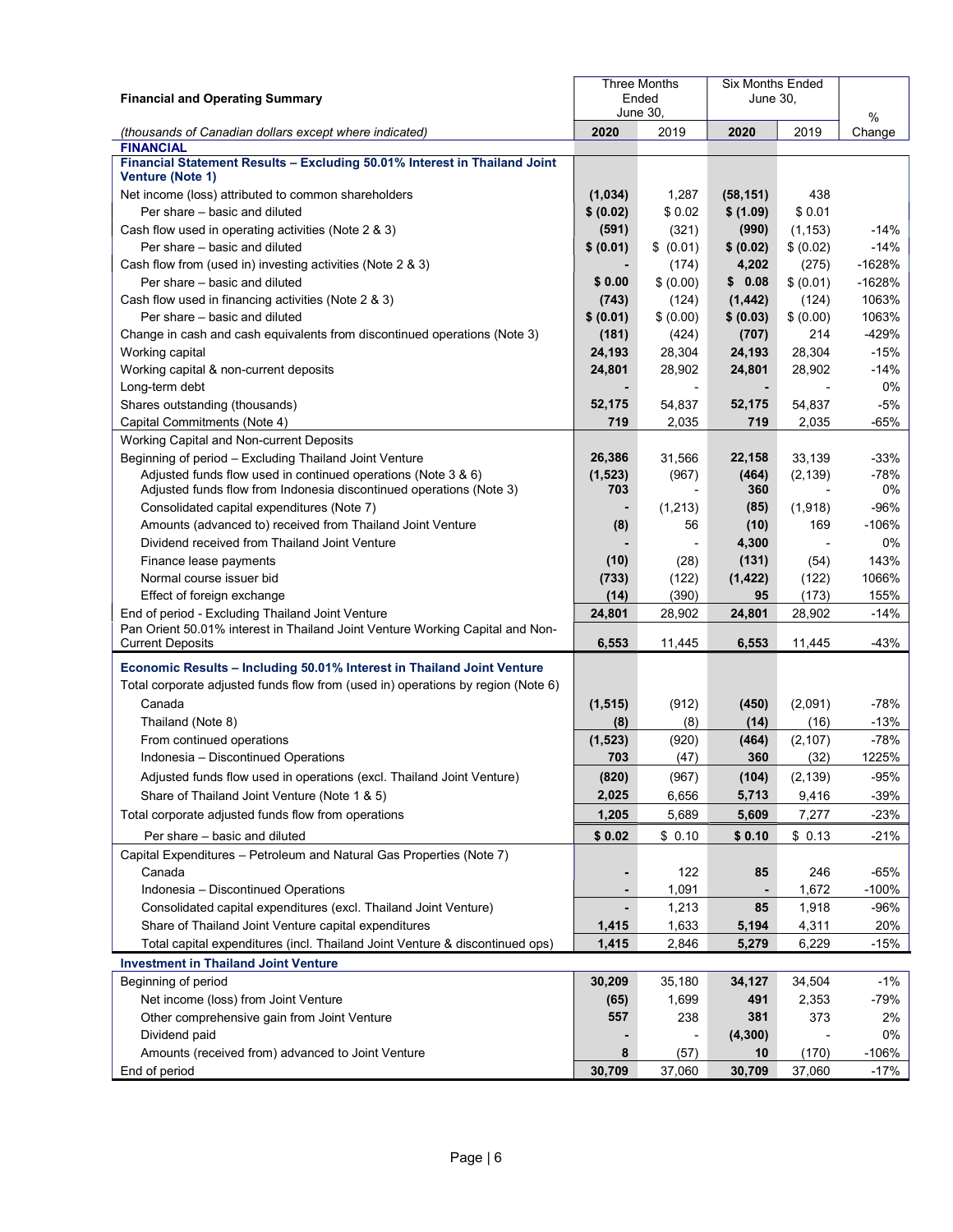|                                                                                                               | Three Months Ended<br>June 30, |                          |                   | Six Months Ended<br>June 30, |              |
|---------------------------------------------------------------------------------------------------------------|--------------------------------|--------------------------|-------------------|------------------------------|--------------|
| (thousands of Canadian dollars except where indicated)                                                        | 2020                           | 2019                     | 2020              | 2019                         | % Change     |
| <b>Thailand Operations</b>                                                                                    |                                |                          |                   |                              |              |
| Economic Results - Including 50.01% Interest in Thailand Joint<br>Venture (Note 5)                            |                                |                          |                   |                              |              |
| Oil sales (bbls)                                                                                              | 96,466                         | 97,537                   | 204,417           | 143,137                      | 43%          |
| Average daily oil sales (BOPD) by Concession L53                                                              | 1,060                          | 1,072                    | 1,123             | 791                          | 42%          |
| Average oil sales price, before transportation (CDN\$/bbl)                                                    | \$40.49                        | \$81.57                  | \$52.71           | \$81.12                      | $-35%$       |
| Reference Price (volume weighted) and differential                                                            |                                |                          |                   |                              |              |
| Crude oil (Brent \$US/bbl)                                                                                    | \$28.67                        | \$ 67.95                 | \$39.38           | \$66.13                      | $-40%$       |
| Exchange Rate \$US/\$Cdn                                                                                      | 1.40                           | 1.37                     | 1.37              | 1.37                         | $0\%$        |
| Crude oil (Brent \$Cdn/bbl)                                                                                   | \$40.05                        | \$92.99                  | \$53.90           | \$90.52                      | -40%         |
| Sale price / Brent reference price                                                                            | 101%                           | 88%                      | 98%               | 90%                          | 9%           |
| Adjusted funds flow from (used in) operations (Note 6)                                                        |                                |                          |                   |                              |              |
| Crude oil sales                                                                                               | 3,906                          | 7,956                    | 10,775            | 11,612                       | -7%          |
| Government royalty                                                                                            | (195)                          | (417)                    | (549)             | (595)                        | -8%          |
| Transportation expense                                                                                        | (208)                          | (238)                    | (460)             | (341)                        | 35%          |
| Operating expense                                                                                             | (772)                          | (477)                    | (1, 512)          | (926)                        | 63%          |
| Field netback                                                                                                 | 2,731                          | 6,824                    | 8,254             | 9,750                        | $-15%$       |
| General and administrative expense (Note 8)                                                                   | (220)                          | (217)                    | (459)             | (413)                        | 11%          |
| Interest income                                                                                               | 6                              | 22                       | 6                 | 22                           | $-73%$       |
| Foreign exchange gain                                                                                         | 23                             | 19                       | 29                | 41                           | $-29%$       |
| Current income tax<br>Thailand - Adjusted funds flow from operations                                          | (523)<br>2,017                 | 6,648                    | (2, 131)<br>5,699 | 9,400                        | 0%<br>$-39%$ |
| Adjusted funds flow from (used in) operations / barrel (CDN\$/bbl) (Note 6)                                   |                                |                          |                   |                              |              |
| Crude oil sales                                                                                               | \$40.49                        | \$81.57                  | \$52.71           | \$81.12                      | $-35%$       |
|                                                                                                               | (2.02)                         |                          | (2.69)            | (4.16)                       | $-35%$       |
| Government royalty<br>Transportation expense                                                                  | (2.16)                         | (4.28)<br>(2.44)         | (2.25)            | (2.38)                       | -6%          |
| Operating expense                                                                                             | (8.00)                         | (4.89)                   | (7.40)            | (6.47)                       | 14%          |
| Field netback                                                                                                 | \$28.31                        | \$ 69.96                 | \$40.38           | 68.12<br>\$                  | $-41%$       |
| General and administrative expense (Note 8)                                                                   | (2.28)                         | (2.22)                   | (2.25)            | (2.89)                       | $-22%$       |
| Interest Income                                                                                               | 0.06                           | 0.23                     | 0.03              | 0.15                         | $-81%$       |
| Foreign exchange gain                                                                                         | 0.24                           | 0.19                     | 0.14              | 0.29                         | $-50%$       |
| Current income tax                                                                                            | (5.42)                         | $\overline{\phantom{a}}$ | (10.42)           |                              | 0%           |
| Thailand – Adjusted funds flow from operations                                                                | \$20.91                        | \$68.16                  | \$27.88           | 65.67<br>\$                  | $-58%$       |
| Government royalty as percentage of crude oil sales                                                           | 5%                             | 5%                       | 5%                | 5%                           | 0%           |
| Income tax & SRB as percentage of crude oil sales                                                             | 13%                            |                          | 20%               |                              | 20%          |
| As percentage of crude oil sales                                                                              |                                |                          |                   |                              |              |
| Expenses - transportation, operating, G&A and other                                                           | 18%                            | 11%                      | 18%               | 14%                          | 4%           |
| Government royalty, SRB and income tax                                                                        | 28%                            | 5%                       | 28%               | 5%                           | 23%          |
| Adjusted funds flow from operations, before interest income                                                   | 54%                            | 84%                      | 54%               | 81%                          | $-27%$       |
| Wells drilled                                                                                                 |                                |                          |                   |                              |              |
| Gross<br>Net                                                                                                  | 1<br>0.5                       | $\overline{\phantom{a}}$ | 5<br>2.5          | $\overline{c}$<br>1.0        | 150%<br>150% |
| <b>Financial Statement Presentation</b><br>Results - Excl. 50.01% Interest in Thailand Joint Venture (Note 1) |                                |                          |                   |                              |              |
| General and administrative expense (Note 8)                                                                   | (8)                            | (8)                      | (14)              | (16)                         | $-13%$       |
| Adjusted funds flow used in consolidated operations                                                           | (8)                            | (8)                      | (14)              | (16)                         | $-13%$       |
| Adjusted fund flow Included in Investment in Thailand Joint Venture                                           |                                |                          |                   |                              |              |
| Net income (loss) from Thailand Joint Venture                                                                 | (65)                           | 1,699                    | 491               | 2,353                        | $-79%$       |
| Add back non-cash items in net income                                                                         | 2,090                          | 4,957                    | 5,222             | 7,063                        | $-26%$       |
| Adjusted funds flow from Thailand Joint Venture                                                               | 2,025                          | 6,656                    | 5,713             | 9,416                        | -39%         |
| Thailand – Economic adjusted funds flow from operations (Note 5)                                              | 2,017                          | 6,648                    | 5,699             | 9,400                        | $-39%$       |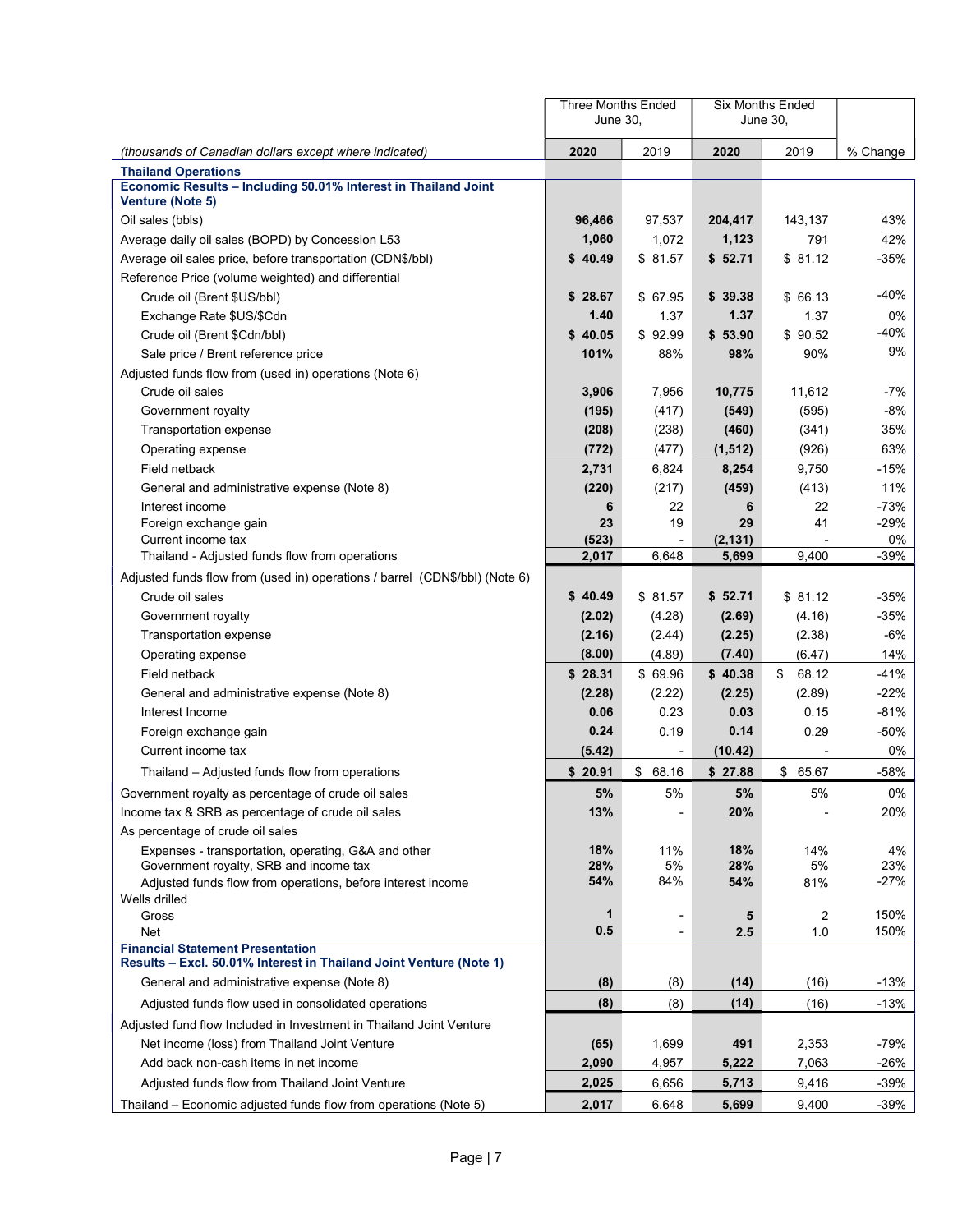|                                                              | Three Months Ended<br>June 30. |       | <b>Six Months Ended</b><br>June 30. |         |          |
|--------------------------------------------------------------|--------------------------------|-------|-------------------------------------|---------|----------|
| (thousands of Canadian dollars except where indicated)       | 2020                           | 2019  | 2020                                | 2019    | % Change |
| <b>Canada Operations</b>                                     |                                |       |                                     |         |          |
| Interest income                                              | 23                             | 86    | 132                                 | 153     | $-14%$   |
| General and administrative expenses (Note 8)                 | (507)                          | (467) | (1,069)                             | (1,258) | $-15%$   |
| Operating expense (Note 9)                                   | (63)                           |       | (63)                                |         |          |
| Stock based compensation on restricted share units (note 10) | (75)                           |       | (75)                                |         |          |
| Realized foreign exchange gain (Note 11)                     |                                |       |                                     |         | $0\%$    |
| Unrealized foreign exchange gain (loss) (Note 11)            | (894)                          | (532) | 624                                 | (987)   | $-163%$  |
| Canada – Adiusted funds flow used in operations              | (1, 515)                       | (912) | (450)                               | (2,091) | -85%     |
| <b>Indonesia - Discontinued Operations</b>                   |                                |       |                                     |         |          |
| General and administrative expense (Note 8)                  | (96)                           | (54)  | (157)                               | (105)   | 50%      |
| Recovery of exploration expense (Note 12)                    | 672                            |       | 672                                 |         |          |
| Unrealized foreign exchange gain (loss)                      | 127                            |       | (155)                               | 73      | $-312%$  |
| Indonesia - Adjusted funds flow from (used in) operations    | 703                            | (47)  | 360                                 | (32)    | 1225%    |

- (1) Pan Orient holds a 50.01% equity interest in Pan Orient Energy (Siam) Ltd. as a joint arrangement where the Company shares joint control with the 49.99% equity interest holder. The resulting joint arrangement is classified as a Joint Venture under IFRS 11 and is accounted for using the equity method of accounting where Pan Orient's 50.01% equity interest in the assets, liabilities, working capital, operations and capital expenditures of Pan Orient Energy (Siam) Ltd. are recorded in Investment in Thailand Joint Venture.
- (2) As set out in the Consolidated Statements of Cash Flows in the unaudited Consolidated Financial Statements of Pan Orient Energy Corp.
- (3) The East Jabung PSC expired in January 2020 and the Company is withdrawing from operations in Indonesia. The operation in Indonesia for accounting purposes going forward is considered a discontinued operation and the amounts presented in 2019 are updated for comparative purposes.
- (4) Refer to Commitments note disclosure of the June 30, 2020 and June 30, 2019 Interim Condensed Consolidated Financial **Statements**
- (5) For the purpose of providing more meaningful economic results from operations for Thailand, the amounts presented include 50.01% of results of the Thailand Joint Venture. Pan Orient has a 50.01% ownership interest in Pan Orient Energy (Siam) Ltd., but does not have any direct interest in, or control over, the crude oil reserves, operations or working capital of on-shore Concession L53.
- (6) Total corporate adjusted funds flow from (used in) operations is cash flow from operating activities prior to changes in noncash working capital, unrealized foreign exchange gain or loss plus the corresponding amount from Pan Orient's 50.01% interest in the Thailand Joint Venture which is recorded in Joint Venture for financial statement purposes. This measure is used by management to analyze operating performance and leverage. Adjusted funds flow as presented does not have any standardized meaning prescribed by IFRS and therefore it may not be comparable with the calculation of similar measures of other entities. Adjusted funds flow is not intended to represent operating cash flow or operating profits for the period nor should it be viewed as an alternative to cash flow from operating activities, net earnings or other measures of financial performance calculated in accordance with IFRS.
- (7) Cost of capital expenditures excluded decommissioning costs and the impact of changes in foreign exchange.
- (8) General & administrative expenses, excluding non-cash accretion on decommissioning provision and lease liabilities. The nominal amount of G&A shown in the first half of 2020 and 2019 for Thailand operations related to G&A of the holding company of Pan Orient Energy (Siam) Ltd.
- (9) Operating expense related to Andora's suspended demonstration project facility and well pair at Sawn Lake Central. These expenses were previously capitalized prior to the E&E impairment recorded during the first quarter of 2020.
- (10) On May 19, 2020, the Company granted 1,050,000 restricted share units ("RSUs") to directors, senior management, employees and a consultant. The amount represents the accrual of stock-based compensation expenses.
- (11) Realized and unrealized foreign exchange gain or loss mainly related to the U.S. dollars denominated cash balances held in Canada.
- (12) Adjustment to previously booked capital expenditures at East Jabung PSC.
- (13) Tables may not add due to rounding.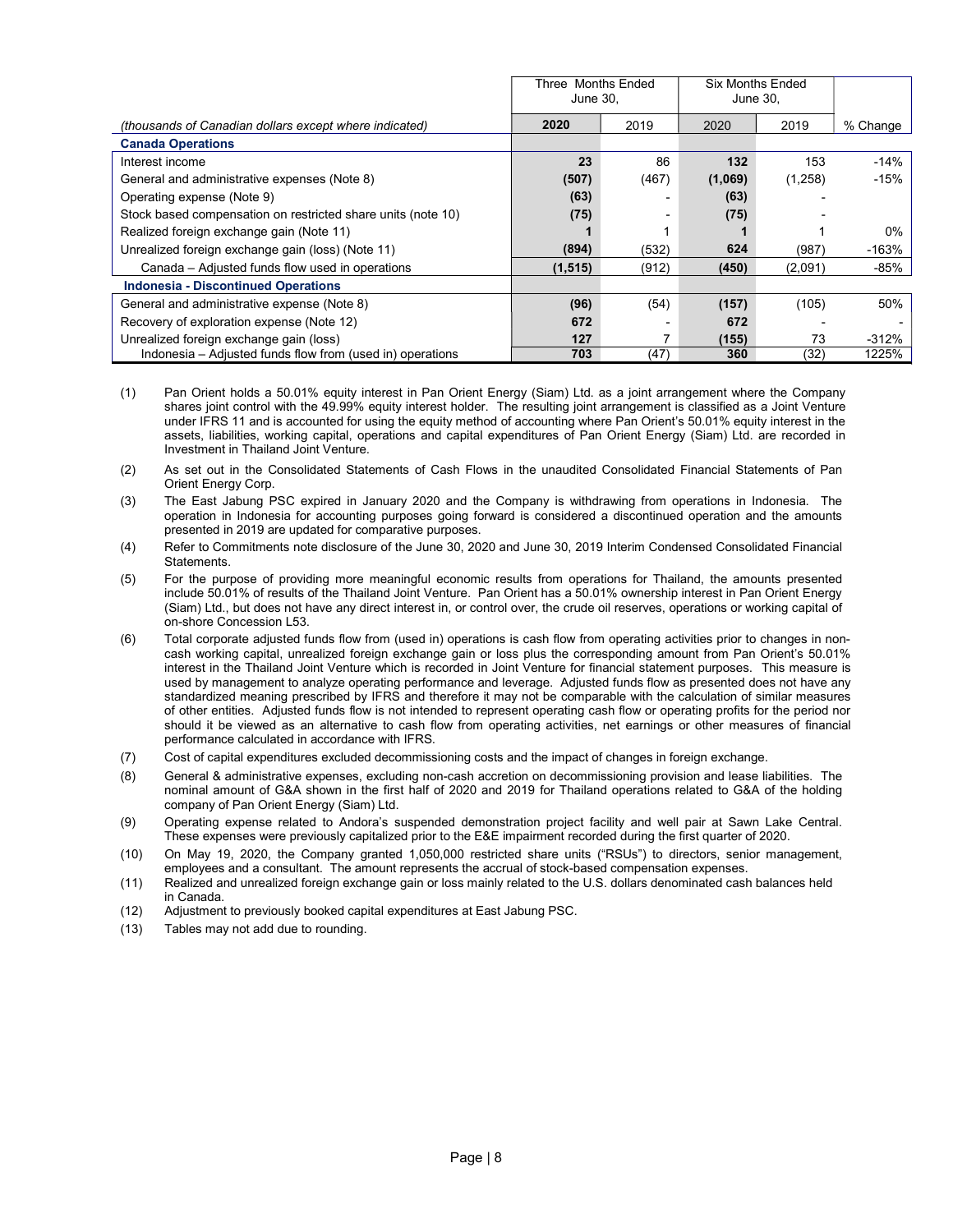# **HIGHLIGHTS**

# Thailand (net to Pan Orient's 50.01% equity interest in the Thailand Joint Venture)

- $\geq$  2020 drilling program with seven wells to date:
	- $\circ$  The L53-DD6ST2 appraisal well in the L53-DD field encountered an estimated combined 16.5 meters of possible oil pay as interpreted in the BB/CC and AA2 sandstones. The well was placed on production February 11<sup>th</sup> and added, net to Pan Orient's 50.01% equity interest, 188 BOPD in the first quarter and 181 BOPD in the second quarter.
	- o The L53-AA2 exploration well represented a potential new pool discovery, outside the recently approved L53 South AA Production Area, with an estimated combined 11.0 meters of possible oil pay as interpreted in the AA and SH1 sandstones with testing pending.
	- o The L53-AA1 exploration well and the L53-AAST1 sidetrack exploration well were abandoned after failing to encounter oil bearing sands.
	- o The L53-BB1ST1 exploration well drilled in June encountered an estimated combined 10.6 meters of possible oil pay as interpreted in the AA/SH1, AA2 and BB sandstones with testing pending.
	- o The L53-DD8 well drilled in July encountered an estimated combined 19.3 meters of oil pay as interpreted in the AA, BB and CC sandstones.
	- o The L53-DD7 appraisal well is currently drilling. Once the rig has completed the drilling of L53-DD7, well completions will be run on L53-DD8, L53-BB1ST1 and (if warranted) L53-DD7 and production/testing will commence immediately thereafter, and include the L53-AA2 exploration well.
- ▶ Net to Pan Orient's 50.01% equity interest in the Thailand Joint Venture, oil sales from Concession L53 in the first half of 2020 were 1,123 BOPD, with 932 BOPD from the L53-DD field.
- Adjusted funds flow from operations of \$5.7 million in the first half of 2020 with \$2.0 million (\$20.91 per barrel) in the second quarter and \$3.7 million (\$34.11 per barrel) in the first quarter. The realized price of Concession L53 crude oil averaged 98% of the Brent reference price in the first half of 2020 and the Brent reference price has partially recovered from US\$18.38 in April 2020 to US\$40.27 in June 2020 and US\$44.50 as at August 11<sup>th</sup>.
- Despite weak oil prices, Thailand had adjusted funds flow from operations of \$5.7 million in the first half of 2020 to fund \$5.2 million of Thailand exploration and development activities. In addition, the Thailand Joint Venture paid a \$4.3 million dividend to Pan Orient in January 2020 and Pan Orient's share of working capital and long-term deposits in Thailand at June 30, 2020 was \$6.6 million.

# Indonesia East Jabung Production Sharing Contract (Pan Orient is non-operator with a 49% ownership interest)

- The operator of the East Jabung Production Sharing Contract ("PSC") provided notice to the Government of Indonesia in January 2020 of withdrawal from the East Jabung PSC and is determining final steps to be taken for formal approval of the expiry from the GOI, including reclamation requirements. Pan Orient is withdrawing from operations in Indonesia and the office in Jakarta was closed March 31, 2020.
- Activities of the Company in Indonesia are reported in 2020 as discontinued operations. For the first half of 2020, discontinued operations in Indonesia were \$157 thousand of G&A expense, \$155 thousand in realized and unrealized foreign exchange losses on currency exchange rates since the end of 2019 and a \$672 thousand recovery of exploration expense resulting from adjustment of previously booked capital expenditures at the East Jabung PSC.

# Sawn Lake (Operated by Andora Energy Corporation, in which Pan Orient has a 71.8% ownership)

- With the significantly lower prices for heavy oil and bitumen, and the associated deterioration in the economics for commercial expansion at Sawn Lake, there is no expected commercial development at Sawn Lake in the current market. As a result, the Company reported a non-cash net impairment charge of \$80.2 million on Sawn Lake Exploration and Evaluation assets at March 31, 2020.
- After the impairment of Sawn Lake recorded at March 31, 2020, no operating expenses or G&A are capitalized. In the second quarter of 2020, Pan Orient reports operating expense of \$63 thousand associated with the Sawn Lake suspended SAGD facility and wellpair.
- On July 13, 2020 Andora surrendered a 100% owned oil sands lease (nine sections) which was not prospective and for which no contingent resources had been assigned in the September 30, 2019 Contingent Resources Report.

# **Corporate**

- Total corporate adjusted funds flow from operations (including Pan Orient's 50.01% equity interest in the Thailand Joint Venture) of \$5.6 million (\$0.10 per share) in the first half of 2020, with \$1.2 million (\$0.02 per share) in the second quarter of 2020. The decrease from \$4.4 million (\$0.08 per share) in the first quarter of 2020 is largely due to lower crude oil prices in Thailand, foreign exchange loss of \$0.9 million in Canada on cash holdings denominated in US dollars, and partially offset by a \$0.7 million recovery of impairment expenses previously recorded for Indonesia.
- The loss attributable to common shareholders for the first half of 2020 was \$58.2 million (\$1.09 loss per share), primarily resulting from a net \$57.6 million impairment charge for the Sawn Lake, Alberta Exploration and Evaluation assets at March 31, 2020. The loss attributable to common shareholders for the second quarter of 2020 was \$1.0 million (\$0.02 loss per share).
- The normal course issuer bid for the period of May 16, 2019 to May 16, 2020 expired during the second quarter. Pan Orient had repurchased 2,190,900 common shares at an average price of \$0.78 per share, with 1,536,500 common shares repurchased in 2020 at an average price of \$0.59 per share.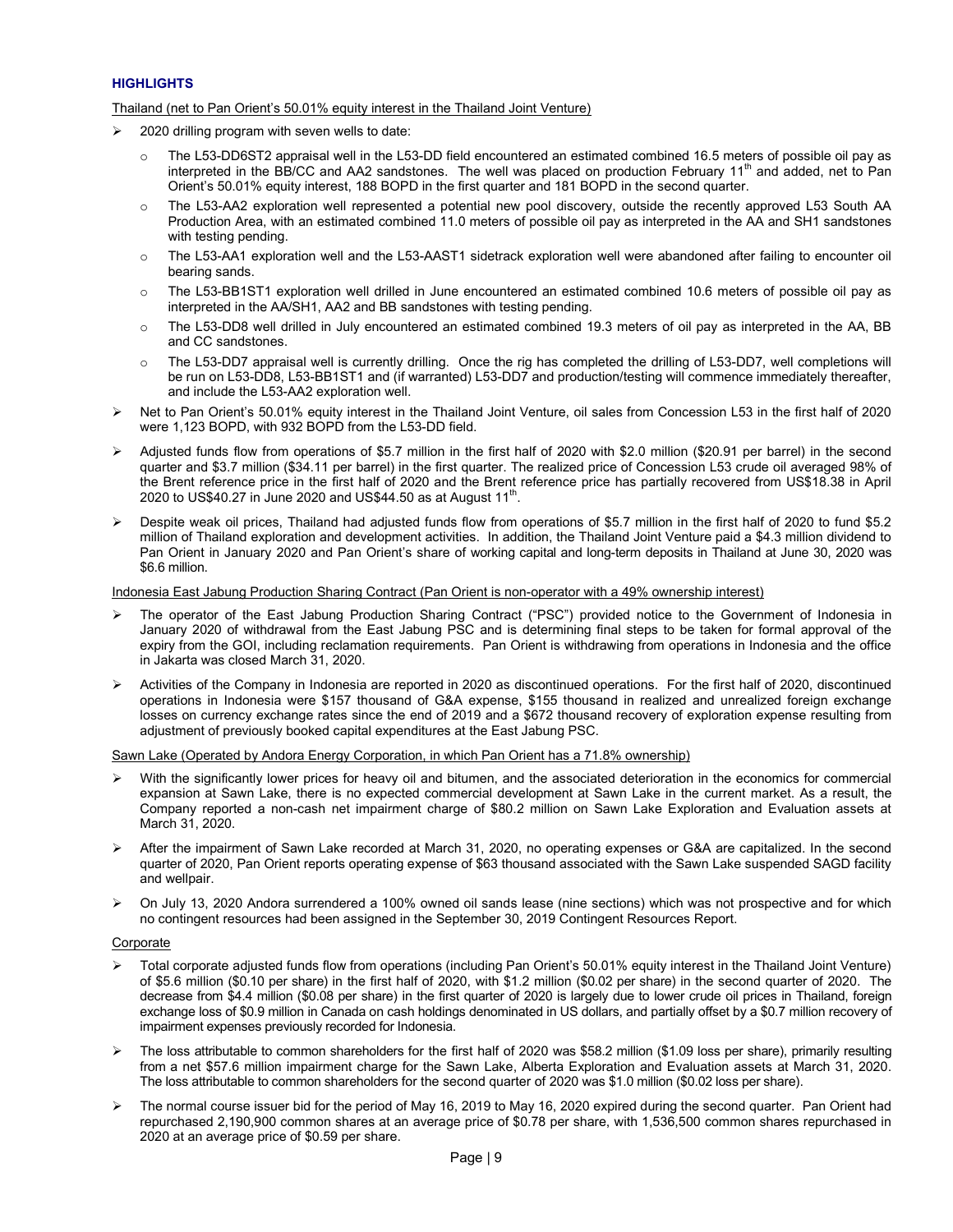- Pan Orient renewed the normal course issuer bid and is authorized to purchase, for cancellation, up to 4,228,734 of its common shares (10% of the public float) during the period of May 21, 2020 to May 20, 2021. To date, Pan Orient has repurchased 785,000 common shares at an average price of \$0.67 per share. As at August 11, 2020 there are 52.2 million common shares outstanding.
- Pan Orient has maintained a strong financial position with working capital and non-current deposits of \$24.8 million and no longterm debt at June 30, 2020. In addition, the Thailand Joint Venture has \$6.6 million in working capital and long-term deposits, net to Pan Orient's 50.01% equity interest, and Thailand funds flow from operations are expected to fund the remaining 2020 Thailand exploration and development activities.

# **OUTLOOK**

# THAILAND

#### Concession L53 Onshore (Pan Orient Energy (Siam) Ltd., in which Pan Orient has 50.01% ownership)

Once drilling of the L53-DD7 appraisal well is completed, the L53-DD8, L53-BB1, L53-AA2 and (if warranted) L53-DD7 wells will be completed and put on production/testing. Approval of the new South AA Production Area was received July 17, 2020, and the L53-DD5ST1 well will be brought back into production, after a conversion from beam pump to electrical submersible pump.

The L53AC-E exploration well has been deferred until late 2020 and the exact timing for drilling this well will be dependent on oil prices and the global COVID-19 pandemic situation.

# CANADA

#### Corporate

Pan Orient will maintain a strong cash position during these uncertain times. The focus for the remainder of 2020 remains completion of the exploration drilling and development activities in Thailand prior to the "reserved area" exploration lands expiring in January 2021, and to finance these activities with funds flow from operations generated in Thailand.

# COVID-19 Coronavirus

The operations in Thailand of Pan Orient Energy (Siam) Ltd. ("POS") continue to be somewhat affected by the worldwide COVID-19 coronavirus pandemic. The Thailand government imposed a state of emergency in late March, giving it wide-ranging powers to address the crisis. Domestic travel restrictions have now been eased but a travel ban on most foreigners entering Thailand remains in effect. New confirmed cases of COVID-19 in Thailand peaked at the end of March and early April, followed a week or so later by a peak in deaths, and have remained very low since then. There have been only four deaths since the end of April. Overall, the infection and death rate has been much lower in Thailand than in most western nations.

Prudent measures have been taken by POS to help protect the health and safety of staff, which are of paramount importance. POS was fortunate to have completed the first phase of the 2020 Thailand drilling program before the real effects of the pandemic were felt. The second phase of the drilling program commenced in late June.

POS and Pan Orient are well-positioned to withstand these unprecedented events. The Company is optimistic about a slow return to normal operations and less volatile market conditions but the outlook for world oil prices remains challenging.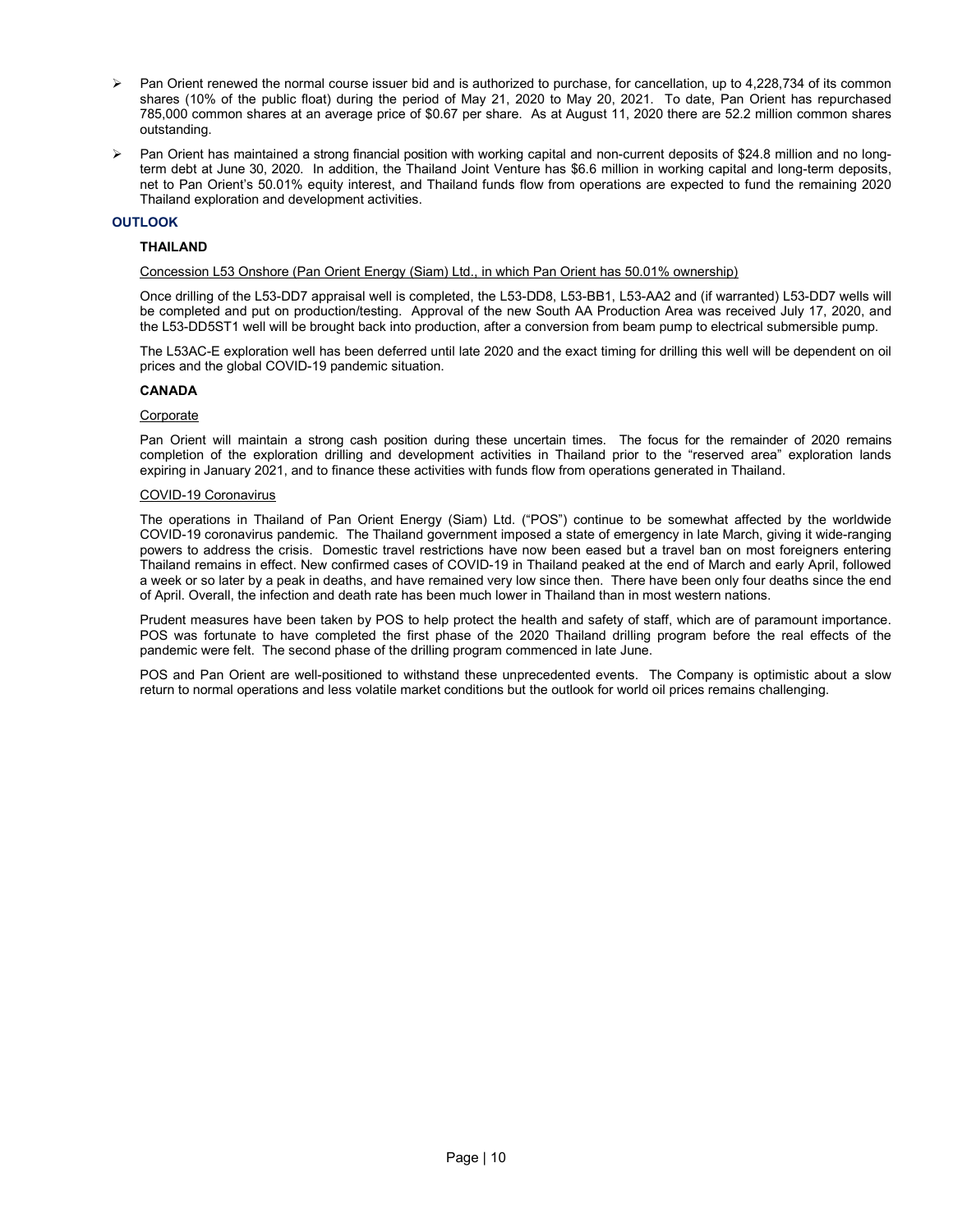# Net income (loss) from Thailand Joint Venture

The Company holds a 50.01% equity interest in Pan Orient Energy (Siam) Ltd. ("POS"), which is considered a Joint Venture under IFRS and is accounted for using the equity method. Pan Orient has a 50.01% ownership interest in Pan Orient Energy (Siam) Ltd., but does not have any direct interest in, or control over, the crude oil reserves, operations or working capital of Concession L53. Distributions received from the joint venture reduce the carrying amount of the investment whereas funding to the joint venture increases the carrying amount. The Company's profit or loss includes its share of the joint venture's profit or loss and the Company's other comprehensive income or loss includes its share of the joint venture's other comprehensive income or loss.

| Income from Joint Venture                | Three months ended June 30 |            |          |             |          | Six months ended June 30 |          |            |  |
|------------------------------------------|----------------------------|------------|----------|-------------|----------|--------------------------|----------|------------|--|
| Pan Orient Energy (Siam) Ltd.            |                            | 2020       |          | 2019        |          | 2020                     | 2019     |            |  |
| (Net to Pan Orient 50.01%)               | \$000s                     | \$ per bbl | \$000s   | $$$ per bbl | \$000s   | \$ per bbl               | \$000s   | \$ per bbl |  |
| Crude oil revenue                        | 3,906                      | 40.49      | 7,956    | 81.57       | 10,775   | 52.71                    | 11,612   | 81.12      |  |
| Government royalty                       | (195)                      | (2.02)     | (417)    | (4.28)      | (549)    | (2.69)                   | (595)    | (4.16)     |  |
| Transportation expense                   | (208)                      | (2.16)     | (238)    | (2.44)      | (460)    | (2.25)                   | (341)    | (2.38)     |  |
| Production and Operating expense         | (772)                      | (8.00)     | (477)    | (4.89)      | (1, 512) | (7.40)                   | (926)    | (6.47)     |  |
| Field netback                            | 2.731                      | 28.31      | 6.824    | 69.96       | 8,254    | 40.38                    | 9.750    | 68.12      |  |
| General and administrative               | (212)                      | (2.20)     | (209)    | (2.14)      | (445)    | (2.18)                   | (397)    | (2.77)     |  |
| Foreign exchange gain (loss)             | 23                         | 0.24       | 19       | 0.19        | 29       | 0.14                     | 41       | 0.29       |  |
| Interest income                          | 6                          | 0.06       | 22       | 0.23        | 6        | 0.03                     | 22       | 0.15       |  |
| Current income tax expense               | (523)                      | (5.42)     |          |             | (2, 131) | (10.42)                  |          |            |  |
| Adjusted funds flow from operations      | 2,025                      | 20.99      | 6,656    | 68.24       | 5,713    | 27.95                    | 9,416    | 65.78      |  |
| Depletion, depreciation and amortization | (2, 132)                   | (22.10)    | (2, 565) | (26.30)     | (4,511)  | (22.07)                  | (3,809)  | (26.61)    |  |
| Accretion                                | (8)                        | (0.08)     | (13)     | (0.13)      | (15)     | (0.07)                   | (26)     | (0.18)     |  |
| Deferred tax recovery (expense)          | 333                        | 3.45       | (2,029)  | (20.80)     | (123)    | (0.60)                   | (2, 729) | (19.07)    |  |
| Net income                               | 218                        | 2.26       | 2,049    | 21.01       | 1,064    | 5.21                     | 2,852    | 19.92      |  |
| Amortization of fair value adjustment    | (283)                      | (2.93)     | (350)    | (3.59)      | (573)    | (2.80)                   | (499)    | (3.49)     |  |
| Net income (loss) from Joint Venture     | (65)                       | (0.67)     | 1,699    | 17.42       | 491      | 2.40                     | 2,353    | 16.44      |  |

Note: Tables may not add due to rounding

# Crude oil revenue earned within Thailand Joint Venture, net to Pan Orient 50.01% equity interest

Oil sales from Concession L53 in Thailand averaged 1,060 BOPD during the three months ended June 30, 2020 compared to 1,186 BOPD during the first quarter of 2020 and 1,072 BOPD during the second quarter of 2019.

Oil sales revenue from Concession L53 was \$3.9 million for the three months ended June 30, 2020 compared to \$6.9 million in the first quarter of 2020 and \$8.0 million in the second quarter of 2019. Revenue in the second quarter of 2020 was lower than other comparative periods due to lower production and a lower realized price per barrel. The realized price per barrel was \$40.49 for the three months ended June 30, 2020 compared to \$63.63 during the first quarter of 2020 and \$81.57 during the second quarter of 2019.

# Royalties expense incurred within Thailand Joint Venture, net to Pan Orient 50.01% equity interest

Royalties on Concession L53 are paid to the Thailand government and are based on production volumes per concession ranging from 5% on production of less than 2,000 BOPD to 15% on production over 20,000 BOPD.

# Production and operating expense incurred within Thailand Joint Venture, net to Pan Orient 50.01% equity interest

Production and operating costs on a per barrel basis were \$8.00 per barrel in the second quarter of 2020 and were higher compared to \$6.85 per barrel in the first quarter of 2020 and \$4.89 per barrel in the second quarter of 2019. On a per barrel basis, operating expenses increased due to higher water hauling costs and fixed costs that did not decline with production volumes.

#### Tax expense incurred within Thailand Joint Venture, net to Pan Orient 50.01% equity interest

Petroleum income tax in Thailand Joint Venture is 50% of taxable income which is calculated based on adjusted funds flow from operations less capital expenditures (deductible at varying rates), special remuneratory benefit tax ("SRB"), and other permitted deductions. The Thailand operations became taxable in the third quarter of 2019 as cashflow from operations and realized foreign exchange gains exceeded available tax pools.

Thailand SRB is a tax at sliding scale rates of 0 - 75% applied on a concession-by-concession basis to petroleum profits as defined in Thai tax legislation which includes deductions for expenses and capital spent. The rate is principally determined by revenue for the concession (production and pricing) but is subject to other adjustments such as changes in Thailand's consumer and wholesale price indices and cumulative meters drilled on the concession. There was no SRB tax paid since inception to date for Concessions L53 and because of the numerous factors involved in the SRB calculation, it is uncertain if SRB will be payable on the concession.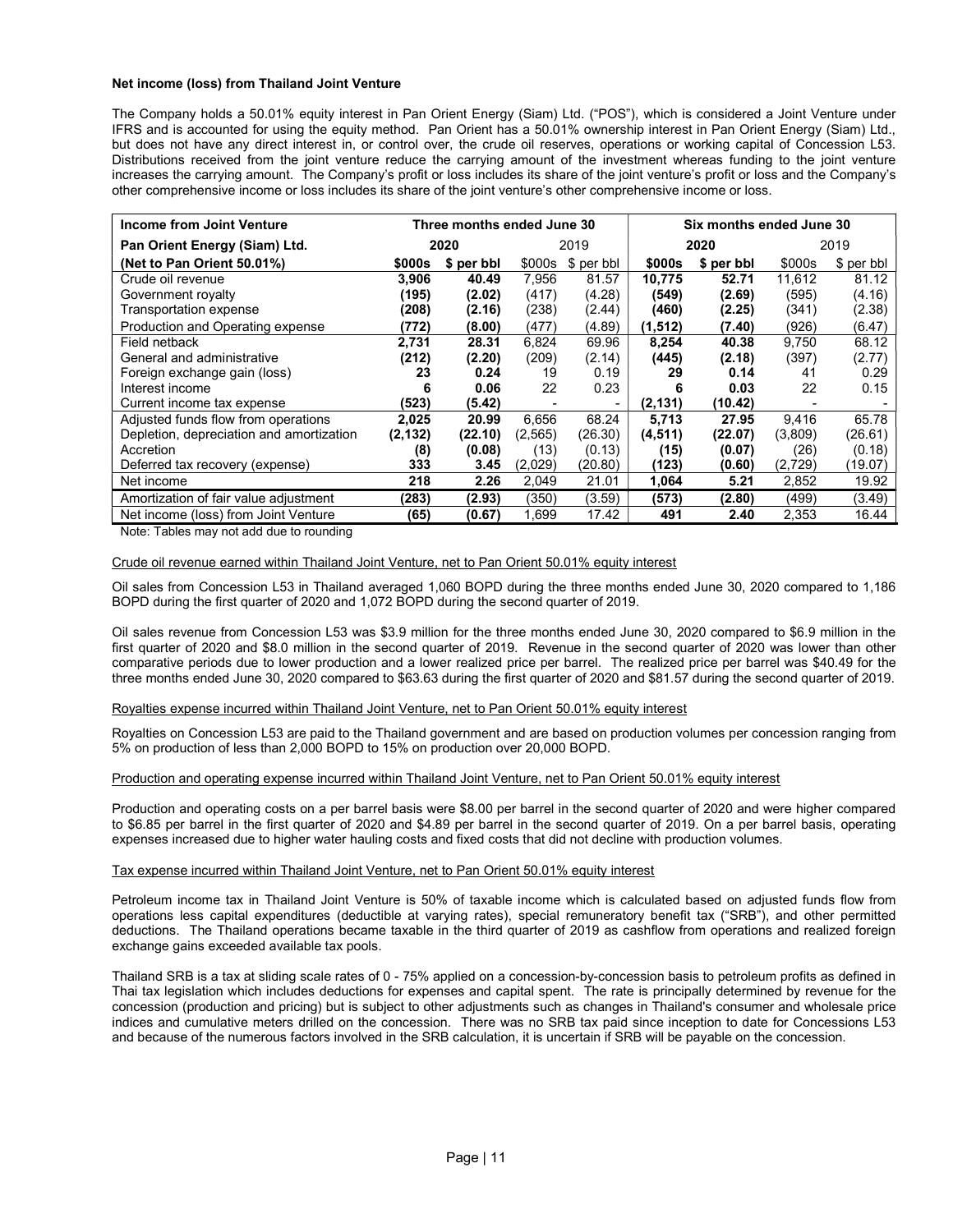# Depletion, Depreciation & Amortization ("DD&A") incurred within Thailand Joint Venture, net to Pan Orient 50.01% equity interest

Depletion is provided on costs accumulated using the unit-of-production method based on an independent engineering estimate of the Thailand Joint Venture's share of proved plus probable reserves, before royalties. DD&A was \$22.10 per barrel during the second quarter of 2020 was consistent with \$22.04 per barrel during the first quarter of 2020 but lower compared to \$26.30 per barrel during the second quarter of 2019. On a per barrel basis, DD&A is lower during the second quarter of 2020 than in 2019 due to lower cost base and oil production.

# General and Administrative ("G&A") Expenses

|                                                                  | Three months ended |              | Six months ended |              |  |
|------------------------------------------------------------------|--------------------|--------------|------------------|--------------|--|
|                                                                  | June 30            |              | June 30          |              |  |
| (\$thousands)                                                    | 2020               | $2019^{(1)}$ | 2020             | $2019^{(1)}$ |  |
| $Canada^{(2)(3)(4)}$                                             | 512                | 475          | 1.080            | 1,275        |  |
| Thailand (excluding Thailand Joint Venture)                      | 8                  | 8            | 14               | 16           |  |
| G&A expense from continued operations                            | 520                | 483          | 1.094            | 1,291        |  |
| G&A expense from discontinued operations – Indonesia $^{(3)(4)}$ | 96                 | 60           | 168              | 123          |  |
| Share of G&A from Thailand Joint Venture <sup>(4)</sup>          | 221                | 209          | 460              | 397          |  |
| Total G&A attributable to the economic interests of Pan          |                    |              |                  |              |  |
| Orient (including 50.01% interest in Thailand Joint Venture)     | 837                | 752          | 1.722            | 1,811        |  |

(1) Activities of the Company in Indonesia are reported in 2020 as discontinued operations and amounts presented in 2019 have been updated for comparative purposes.

(2) G&A, net of overhead recoveries, represents the portion of Pan Orient's G&A expenses charged by Andora, as operator, to the Sawn Lake joint venture operations and capital projects. Overhead recoveries were \$12 thousand and \$11 thousand for the six months ended June 30, 2020 and 2019, respectively.

(3) Capitalized G&A allocated to capital projects represents compensation and other directly attributable costs associated with property acquisition, and exploration and development activities. Capitalized G&A relates to exploration and development activities at the East Jabung PSC in Indonesia and the Company's heavy oil demonstration project in Canada. Subsequent to the impairment of these assets, no G&A will be capitalized.

(4) Amounts include non-cash accretion expense

Total G&A, net of recoveries, was lower during the first half of 2020 than 2019 due to a year-end compensation was paid in 2019 but not in 2020. This decrease is partially offset by G&A from Andora which is no longer capitalized subsequent to the impairment recorded during the first quarter of 2020.

# Capital Expenditures

|                                                                     | Three months ended June 30 |                |        |                | Six months ended June 30 |            |        |            |  |
|---------------------------------------------------------------------|----------------------------|----------------|--------|----------------|--------------------------|------------|--------|------------|--|
|                                                                     | 2020                       |                |        | 2019           |                          | 2020       |        | 2019       |  |
|                                                                     |                            | <b>Net</b>     |        | <b>Net</b>     |                          | <b>Net</b> |        | <b>Net</b> |  |
|                                                                     |                            | wells          |        | wells          |                          | wells      |        | wells      |  |
| Capital expenditures $(1)$                                          | \$000s                     | drilled        | \$000s | drilled        | \$000s                   | drilled    | \$000s | drilled    |  |
| Canada - Continued operations                                       |                            | ٠              | 122    | $\blacksquare$ | 85                       | ۰          | 246    |            |  |
| Indonesia - Discontinued operations                                 |                            | $\blacksquare$ | 1.091  | $\blacksquare$ |                          |            | 1.672  |            |  |
| Share of Thailand joint venture capital expenditures <sup>(2)</sup> | 1,415                      | 0.5            | 1.633  | -              | 5,194                    | 2.5        | 4,311  |            |  |
| Total capital expenditures attributable to the economic             |                            |                |        |                |                          |            |        |            |  |
| interest of Pan Orient (including 50.01% interest in                |                            |                |        |                |                          |            |        |            |  |
| Thailand Joint Venture)                                             | 1.415                      | 0.5            | 2.846  |                | 5.279                    | 2.5        | 6,229  |            |  |

(1) Excluded decommissioning costs and the impact of changes in foreign currency translation.

(2) Pan Orient's 50.01% share of capital expenditures in the Thailand Joint Venture are accounted for using the equity method as an Investment in Joint Venture. Pan Orient has a 50.01% ownership interest in Pan Orient Energy (Siam) Ltd., but does not have any direct interest in, or control over, the crude oil reserves or operations of on-shore Concession L53.

# Canada

Capital expenditures in the first quarter of 2020 for Andora were \$85 thousand for capital expenditures at Sawn Lake, capitalized operating expenses for the suspended demonstration project facility and wellpair at Sawn Lake Central and capitalized G&A. Subsequent to the impairment of Sawn Lake recorded at March 31, 2020, no operating expenses or G&A are capitalized.

# Thailand

Capital expenditures related to Thailand Joint Venture were \$1.4 million for the three months ended June 30, 2020 mainly consisted of the drilling of L53-BB1 exploration well, workover activities, equipment inventory purchases, capitalized general and administrative expenses and other development activities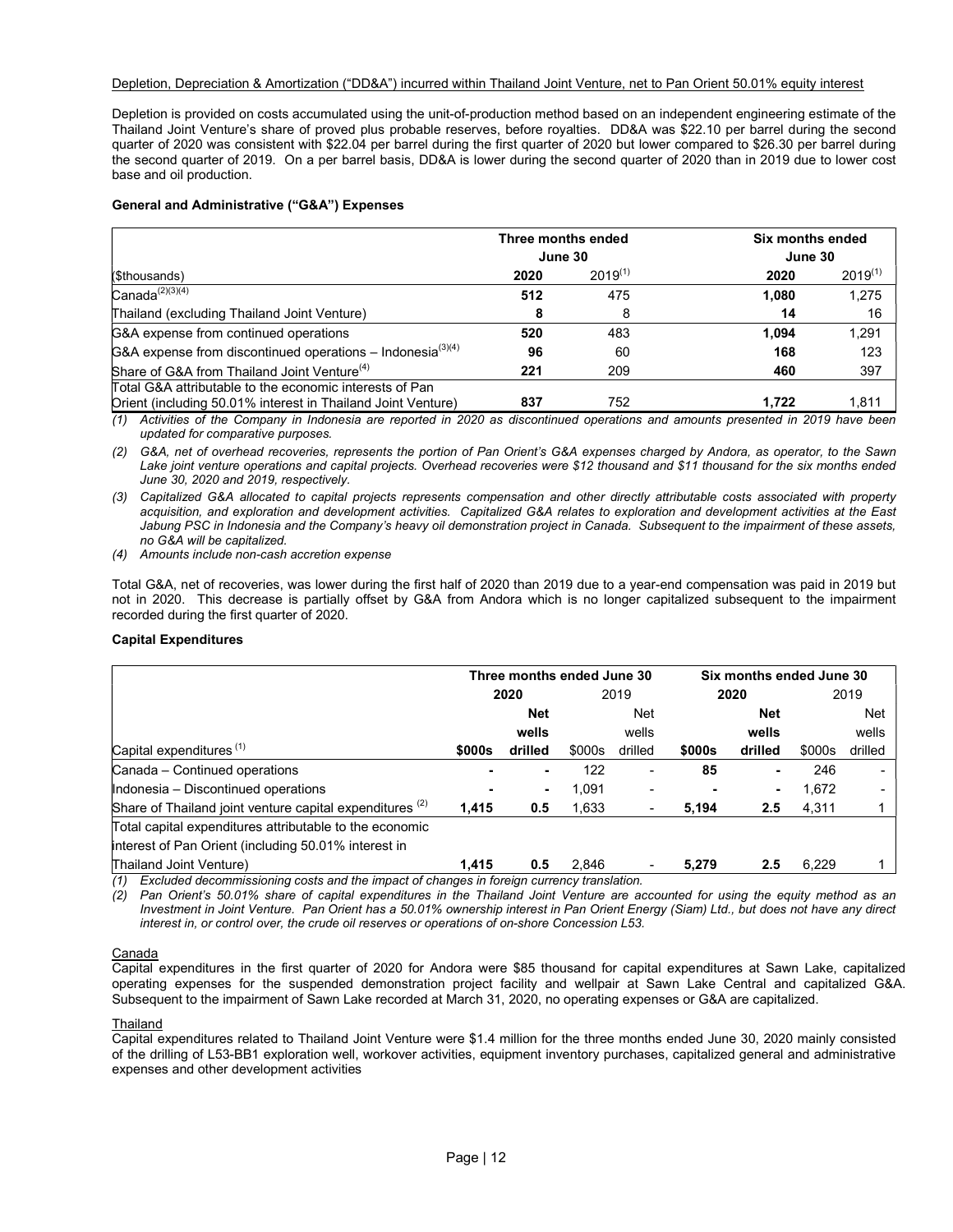# Liquidity and Capital Resources

Pan Orient's capital program, including the 50.01% share of the Thailand Joint Venture, was \$5.3 million for the six months ended June 30, 2020 and was financed from existing working capital and adjusted funds flow from operations, including the Thailand Joint Venture. At June 30, 2020 the Company's working capital plus non-current deposits was \$24.8 million compared to \$22.2 million at December 31, 2019. The Company had estimated outstanding capital commitments of \$0.7 million at June 30, 2020 which remained unchanged from December 31, 2019. In addition to Pan Orient's consolidated working capital and non-current deposits, its investment in the Thailand Joint Venture includes \$6.6 million of its share of working capital and non-current deposits and \$3.4 million of equipment inventory to be utilized for future operations of the Thailand Joint Venture.

Non-current deposits of \$0.6 million at June 30, 2020 consisted of deposits placed with the Alberta energy regulator in Canada for the interests of Andora at Sawn Lake.

# Share Capital

| Outstanding (thousands) | August 11, 2020 | June 30, 2020 | December 31, 2019 |
|-------------------------|-----------------|---------------|-------------------|
| Common shares           | 52,175          | 52,175        | 54,496            |
| Stock options           | 2.935           | 2.935         | 5,115             |
| Total                   | 55,110          | 55.110        | 59,611            |

The normal course issuer bid for the period of May 16, 2019 to May 16, 2020 expired during the second quarter. Pan Orient had repurchased 2,190,900 common shares at an average price of \$.078 per share, with 1,536,500 common shares repurchased in 2020 at an average price of \$0.59 per share.

The Company renewed the normal course issuer bid and is authorized to purchase, for cancellation, up to 4,228,734 of its common shares (10% of the public float) during the period of May 21, 2020 to May 20, 2021. To the date of this MD&A, the Company has repurchased 785,000 common shares at an average price of \$0.67 per share.

In early May 2020, the Company adopted a restricted share units ("RSUs") plan and on May 19, 2020 granted 1,050,000 RSUs to its directors, senior management, employees and consultant. The vesting period of the RSU is one-third 6 months after the grant date (November 19, 2020), one-third 18 months after the grant date (November 19, 2021) and the final one-third 30 months after the grant date (November 19, 2022). The RSUs will be paid out based on the fair market value on each vesting date in cash. Fair market value of shares means (a) the average closing price for such shares on the TSX-V Exchange for the ten trading days on which the Shares traded immediately preceding the relevant date or (b) if the Board of Directors specifically so determines, the closing market price for such shares on the TSX-V Exchange on the relevant date. If the shares are not listed on the TSX-V Exchange or, if listed, have not traded on the Exchange within the previous ten trading days, then the fair market value may be determined by the Board of Directors, acting reasonably, using any other appropriate method selected by them. As at June 30, 2020, the closing price for the Company's shares on TSX-V Exchange was \$0.58 per share, and as a result, \$75 thousand of stock-based compensation and an accrued liability was recorded at June 30, 2020.

# Foreign Exchange

The Company's reporting currency is the Canadian dollar and its functional currencies are the Canadian dollar, the Thai baht and the U.S. dollar. In each reporting period, the changes in the values of the Thai baht and U.S. dollar relative to the Company's reporting currency are recognized. The period end rates used to translate the Company's Thai baht and U.S. dollar denominated financial statement items for the reporting periods as specified are as follows:

|                             | 2020           |       | 2019  |       |       | 2018  |       |       |
|-----------------------------|----------------|-------|-------|-------|-------|-------|-------|-------|
|                             | Q <sub>2</sub> | Q1    | Q4    | Q3    | Q2    |       | Q4    | Q3    |
| Rate at end of period       |                |       |       |       |       |       |       |       |
| Thai baht / Cdn \$ exchange | 22.25          | 22.74 | 22.70 | 22.72 | 23.14 | 23.35 | 23.47 | 24.51 |
| Cdn \$ / US \$ exchange     | .36            | 1.42  | 1.30  | 1.32  | 1.31  | 1.34  | 1.36  | 1.29  |

The Company holds U.S. dollars within Canada to meet U.S. dollar cash requirements of its foreign operations and at June 30, 2020 the Company held \$16.7 million (December 31, 2019: \$12.9 million) denominated in U.S. dollars as cash and cash equivalents.

Thailand Joint Venture operations use Thai baht and Indonesia operations use the U.S. dollar as their functional currencies for reporting. These foreign currencies are translated into Canadian dollars at each reporting period end with the unrealized translation gain or loss recognized in accumulated other comprehensive income ("AOCI").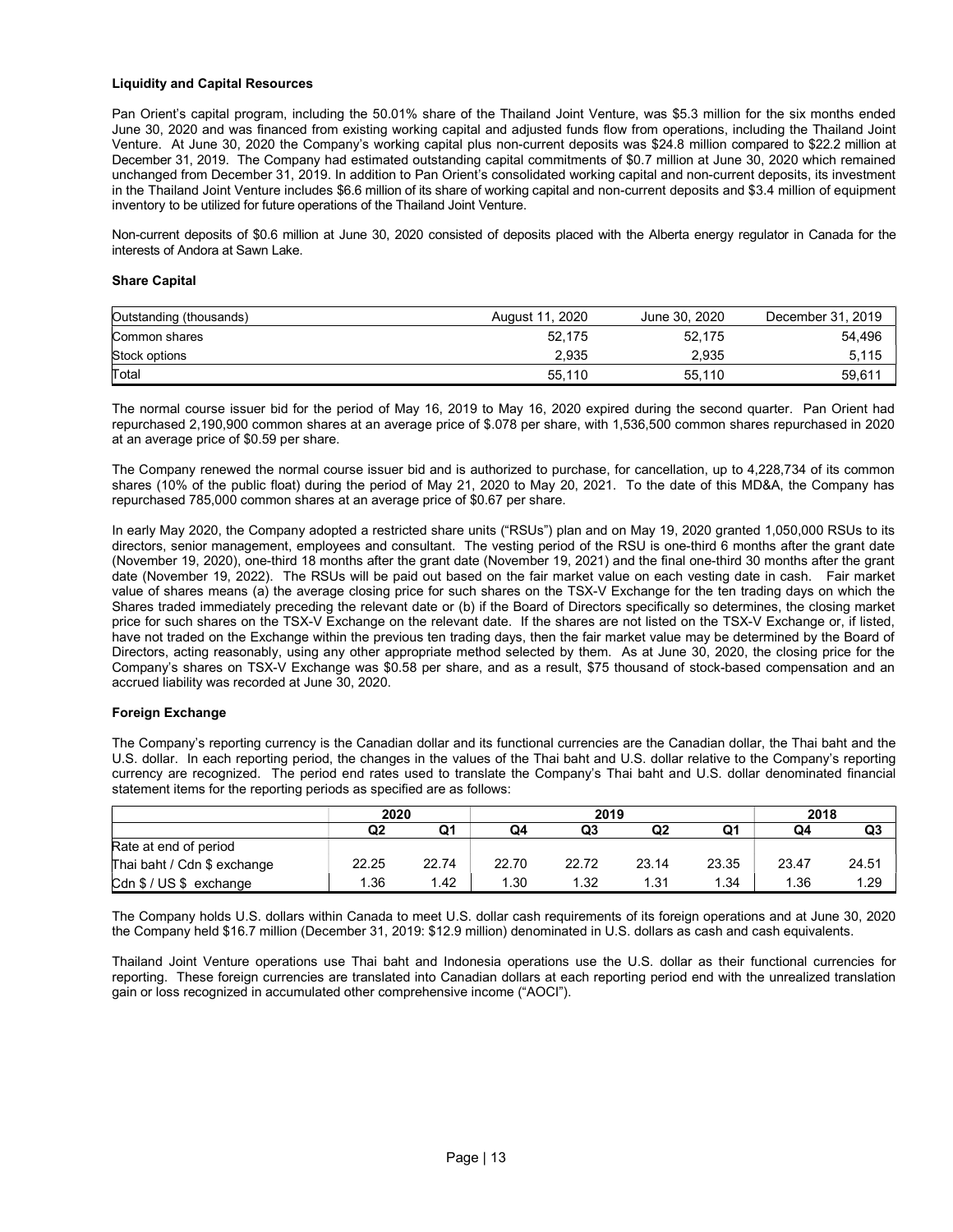Accumulated Other Comprehensive Income in the consolidated statement of financial position is reported as follows:

|                                                                            | Three months ended |       | <b>Six months ended</b> |       |  |
|----------------------------------------------------------------------------|--------------------|-------|-------------------------|-------|--|
|                                                                            | June 30            |       | June 30                 |       |  |
| (\$thousands)                                                              | 2020               | 2019  | 2020                    | 2019  |  |
| AOCI, beginning of period                                                  | 2.727              | 4.422 | 2.903                   | 4,578 |  |
| Unrealized foreign currency translation gain from Thailand Joint Venture   | 557                | 238   | 381                     | 373   |  |
| Unrealized foreign currency translation loss from Indonesia – Discontinued |                    |       |                         |       |  |
| operations                                                                 |                    | (404) | ٠                       | (695) |  |
| AOCI, end of period                                                        | 3.284              | 4,256 | 3.284                   | 4,256 |  |

# Summary of Quarterly Results

|                                                              | 2020           |           |           | 2019           |         |                | 2018    |                |
|--------------------------------------------------------------|----------------|-----------|-----------|----------------|---------|----------------|---------|----------------|
|                                                              | Q <sub>2</sub> | Q1        | Q4        | Q <sub>3</sub> | Q2      | Q <sub>1</sub> | Q4      | Q <sub>3</sub> |
| Financial (\$thousands) except as indicated $(1)$            |                |           |           |                |         |                |         |                |
| Interest revenue                                             | 23             | 109       | 119       | 125            | 86      | 67             | 105     | 151            |
| Cash flow used in operating activity, continued              |                |           |           |                |         |                |         |                |
| operations <sup>(2)</sup>                                    | (591)          | (399)     | (251)     | (290)          | (321)   | (832)          | (344)   | (213)          |
| Cash flow from (used in) operating activity, discontinued    |                |           |           |                |         |                |         |                |
| bperations <sup>(2)</sup>                                    | (181)          | (415)     | (87)      | 365            | 479     | (1,617)        | 99      | 174            |
| Total assets                                                 | 58,967         | 60,643    | 146,656   | 175,126        | 171,999 | 170,773        | 173,717 | 169,716        |
| Working capital & non-current deposits                       | 24,801         | 26,386    | 22,158    | 32,458         | 28,902  | 31,566         | 33,139  | 32,993         |
| Shares outstanding (thousands)                               | 52,175         | 53,400    | 54,496    | 55,084         | 54,837  | 54,900         | 54,900  | 54,900         |
| Net income (loss) from continued operations <sup>(3)</sup>   | (1,737)        | (56, 652) | 465       | 1,210          | 1,363   | (840)          | 1,454   | (860)          |
| Net income (loss) from discontinued operations $(3)$         | 703            | (465)     | (27, 321) | (96)           | (76)    | (9)            | (45)    | (100)          |
| Total net income (loss) $^{(3)}$                             | (1, 199)       | (57, 117) | (26, 856) | 1,114          | 1,287   | (849)          | 1,409   | (960)          |
| Per share basic and diluted (\$)                             | (0.02)         | (1.05)    | (0.49)    | 0.02           | 0.02    | (0.01)         | 0.03    | (0.02)         |
| Operations (\$thousands), including share of                 |                |           |           |                |         |                |         |                |
| <b>Thailand Joint Venture</b>                                |                |           |           |                |         |                |         |                |
| Daily oil sales (BOPD) net to Pan Orient <sup>(4)</sup>      | 1,060          | 1,186     | 1,232     | 1,418          | 1,072   | 507            | 366     | 214            |
| Total corporate adjusted funds flow from operations $^{(5)}$ | 1,205          | 4,404     | 3,191     | 6,391          | 5,689   | 1,588          | 3.001   | 404            |
| Capital expenditures <sup>(6)</sup>                          | 1,415          | 3,864     | 11,305    | 4,412          | 2,846   | 3,383          | 3,319   | 2,033          |
| Total corporate adjusted funds flow from (used in)           |                |           |           |                |         |                |         |                |
| operations $(\frac{5}{bb}I)$ (5)                             |                |           |           |                |         |                |         |                |
| Realized crude oil price                                     | 40.49          | 63.63     | 62.64     | 77.99          | 81.57   | 80.17          | 83.75   | 92.34          |
| Royalties                                                    | (2.02)         | (3.28)    | (3.26)    | (4.13)         | (4.28)  | (3.90)         | (4.07)  | (4.58)         |
| Transportation & operating                                   | (10.16)        | (9.19)    | (9.87)    | (7.16)         | (7.33)  | (12.11)        | (13.47) | (17.20)        |
| Field Netback - Thailand Joint Venture                       | 28.31          | 51.16     | 49.52     | 66.69          | 69.96   | 64.17          | 66.21   | 70.56          |
| Operating expense                                            | (0.65)         |           |           |                |         |                |         |                |
| General and administrative <sup>(8)</sup>                    | (8.53)         | (7.99)    | (1.15)    | (5.61)         | (7.57)  | (22.76)        | (21.30) | (38.74)        |
| Stock-based compensation expense on restricted               |                |           |           |                |         |                |         |                |
| share units                                                  | (0.78)         |           |           |                |         |                |         |                |
| Impairment recovery                                          | 6.97           |           |           |                |         |                |         |                |
| Exploration recovery (expense) <sup>(9)</sup>                |                |           |           |                |         |                | 0.89    | (0.15)         |
| Interest income                                              | 0.30           | 1.01      | 0.64      | 0.96           | 1.11    | 1.47           | 3.74    | 7.69           |
| Foreign exchange gain (loss)                                 | (7.70)         | 11.51     | 0.67      | 2.28           | (5.18)  | (8.05)         | 39.26   | (18.78)        |
| Current income tax expense                                   | (5.42)         | (14.90)   | (11.27)   | (15.32)        |         |                |         |                |
| Total corporate adjusted funds flow from operations          | 12.49          | 40.79     | 38.41     | 49.00          | 58.32   | 34.83          | 88.80   | 20.58          |

(1) Amounts presented were set out in the Consolidated Financial Statements of Pan Orient Energy Corp.

(2) Activities of the Company in Indonesia are reported in 2020 as discontinued operations. Amounts presented in 2019 and 2018 are updated for comparative purposes.

(3) Net income (loss) attributed to common shareholders.

(4) Oil revenue generated within the Thailand Joint Venture, net to Pan Orient.

(5) Total corporate adjusted funds flow from operations is cash flow from operating activities prior to changes in non-cash working capital, unrealized foreign exchange gain or loss plus the corresponding amount from Pan Orient's 50.01% interest in the Thailand Joint Venture which is recorded in Joint Venture for financial statement purposes and funds flow from (used in) operations from discontinued operation in Indonesia. This measure is used by management to analyze operating performance and leverage. Adjusted funds flow as presented does not have any standardized meaning prescribed by IFRS and therefore it may not be comparable with the calculation of similar measures of other entities. Adjusted funds flow is not intended to represent operating cash flow or operating profits for the period nor should it be viewed as an alternative to cash flow from operating activities, net earnings or other measures of financial performance calculated in accordance with IFRS.

(6) Including the 50.01% interest in the Thailand Joint Venture and discontinued operations in Indonesia. Excluding decommissioning costs and impact of change in foreign exchange rates.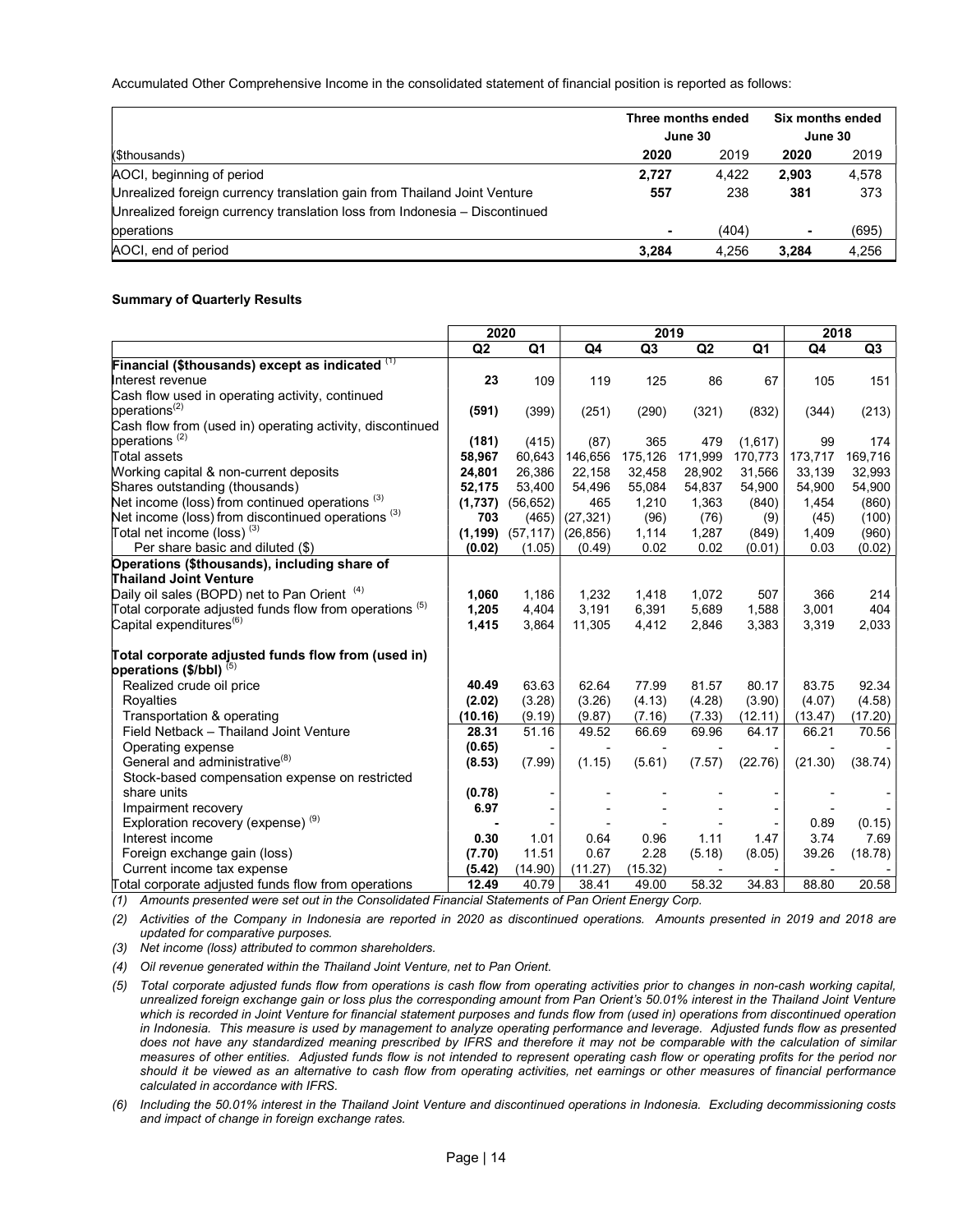- (7) Operating expense related to Andora's suspended demonstration project facility and well pair at Sawn Lake Central. These expenses were previously capitalized prior to the E&E impairment recorded during the first quarter of 2020.
- (8) General and administrative costs excluding accretion expense on decommissioning costs.
- (9) Exploration expense consists of exploration costs incurred at the Batu Gajah in Indonesia.
- (10) Tables may not add due to rounding.

Q3 2018 – Total corporate adjusted funds flow from operations of \$0.4 million. Adjusted funds flow from operations in Thailand was \$1.2 million with average daily oil sales from Concession L53 of 214 BOPD (\$60.22 per barrel), net to Pan Orient's 50.01% equity interest in the Thailand Joint Venture. Net loss attributable to common shareholders was \$1.0 million (\$0.02 per share) for the quarter. Pan Orient had capital expenditures of \$1.1 million in the third quarter of 2018, with \$1.0 million in Indonesia for costs primarily associated with the Anggun-1X exploration well, and \$0.2 million in Canada at the Sawn Lake SAGD property of Andora. In addition, Pan Orient's share of Thailand Joint Venture capital expenditures was \$0.9 million for workover activities and construction costs for the L53-DD1 exploration well related to the access road and site. At September 30, 2018, working capital and non-current deposits (including the Thailand Joint Venture) totaled \$39.6 million and the Company had no long-term debt.

Q4 2018 – Total corporate adjusted funds flow from operations of \$3.0 million. Adjusted funds flow from operations in Thailand was \$2.0 million with average daily oil sales from Concession L53 of 366 BOPD (\$66.21 per barrel), net to Pan Orient's 50.01% equity interest in the Thailand Joint Venture. Net income attributable to common shareholders was \$1.4 million (\$0.03 per share) for the quarter. Pan Orient had capital expenditures of \$3.3 million in the fourth quarter of 2018, with \$0.8 million in Indonesia for costs primarily associated with the Anggun-1X exploration well, and \$0.2 million in Canada at the Sawn Lake SAGD property of Andora. In addition, Pan Orient's share of Thailand Joint Venture capital expenditures was \$2.3 million related to site construction and access road at the new discovery L53-DD oil field, drilling of L53-DD1 and L53-DD1 wells, workover programs, reservoir engineering, and other development activities and capitalized general and administrative expenses. At December 31, 2018, working capital and noncurrent deposits (including the Thailand Joint Venture) totaled \$39.5 million and the Company had no long-term debt.

Q1 2019 – Total corporate adjusted funds flow from operations of \$1.6 million. Net to Pan Orient's 50.01% equity interest in the Thailand Joint Venture, adjusted funds flow from operations of \$2.7 million with average daily oil sales from Concession L53 of 507 BOPD (\$60.35 per barrel) and working capital and long-term deposits at March 31, 2019 of \$6.4 million. Net loss attributable to common shareholders was \$0.8 million (\$0.02 loss per share) for the quarter. Pan Orient had capital expenditures of \$3.3 million in the first quarter of 2019, with \$0.6 million in Indonesia for costs primarily associated with the Anggun-1X exploration well, and \$0.1 million in Canada at the Sawn Lake SAGD property of Andora. In addition, Pan Orient's share of Thailand Joint Venture capital expenditures was \$2.8 million mainly related to the drilling of the L53-DD3 and L53-DD4 wells, workovers and capitalized general and administrative expense. At March 31, 2019, working capital and non-current deposits (including the Thailand Joint Venture) totaled \$38.0 million and the Company had no long-term debt.

Q2 2019 – Total corporate adjusted funds flow from operations of \$5.7 million. Net to Pan Orient's 50.01% equity interest in the Thailand Joint Venture, adjusted funds flow from operations of \$6.7 million with average daily oil sales from Concession L53 of 1,072 BOPD (\$68.16 per barrel) and working capital and long-term deposits at June 30, 2019 of \$11.4 million. Net income attributable to common shareholders was \$1.3 million (\$0.02 per share) for the quarter. Pan Orient had capital expenditures of \$2.8 million in the second quarter of 2019, with \$1.1 million in Indonesia for costs primarily associated with the Anggun-1X exploration well, and \$0.1 million in Canada at the Sawn Lake SAGD property of Andora. In addition, Pan Orient's share of Thailand Joint Venture capital expenditures was \$1.6 million mainly related to the remaining drilling costs and workover activities at the L53-DD3 and L53-DD4 wells and capitalized general and administrative expense. At June 30, 2019, working capital and non-current deposits (including the Thailand Joint Venture) totaled \$40.3 million and the Company had no long-term debt.

Q3 2019 – Total corporate adjusted funds flow from operations of \$6.4 million. Net to Pan Orient's 50.01% equity interest in the Thailand Joint Venture, adjusted funds flow from operations of \$6.4 million with average daily oil sales from Concession L53 of 1,418 BOPD (\$49.56 per barrel) and working capital and long-term deposits at September 30, 2019 of \$9.4 million. Net income attributable to common shareholders was \$1.1 million (\$0.02 per share) for the quarter. Pan Orient had capital expenditures of \$2.5 million in the third quarter of 2019, with \$2.3 million in Indonesia for costs primarily associated with the Anggun-1X exploration well, and \$0.2 million in Canada at the Sawn Lake SAGD property of Andora. In addition, Pan Orient's share of Thailand Joint Venture capital expenditures was \$1.9 million mainly related to the drilling costs at the L53-DD5, L53-DD5ST1, L53-DD6 and L53-DD6ST1 wells, workover activities and capitalized general and administrative expense. At September 30, 2019, working capital and non-current deposits (including the Thailand Joint Venture) totaled \$41.9 million and the Company had no long-term debt.

Q4 2019 – Total corporate adjusted funds flow from operations of \$3.2 million. Net to Pan Orient's 50.01% equity interest in the Thailand Joint Venture, adjusted funds flow from operations of \$4.1 million with average daily oil sales from Concession L53 of 1,232 BOPD (\$36.00 per barrel) and working capital and long-term deposits at December 31, 2019 of \$10.5 million. Net loss attributable to common shareholders was \$26.9 million (\$0.49 loss per share) for the quarter. The Company reported a \$28.6 million impairment charge on East Jabung exploration and evaluation assets offset by the \$1.6 million associated reduction in accumulated other comprehensive income related to foreign currency translation for a net impairment expense of \$27.0 million. Pan Orient had capital expenditures of \$8.4 million in the fourth quarter of 2019, with \$8.2 million in Indonesia for costs primarily associated with the Anggun-1X exploration well, and \$0.2 million in Canada at the Sawn Lake SAGD property of Andora. In addition, Pan Orient's share of Thailand Joint Venture capital expenditures was \$2.9 million mainly related to the drilling costs at the L53-B1 appraisal well, workover activities and capitalized general and administrative expense. At December 31, 2019, working capital and non-current deposits (including the Thailand Joint Venture) totaled \$32.7 million and the Company had no long-term debt.